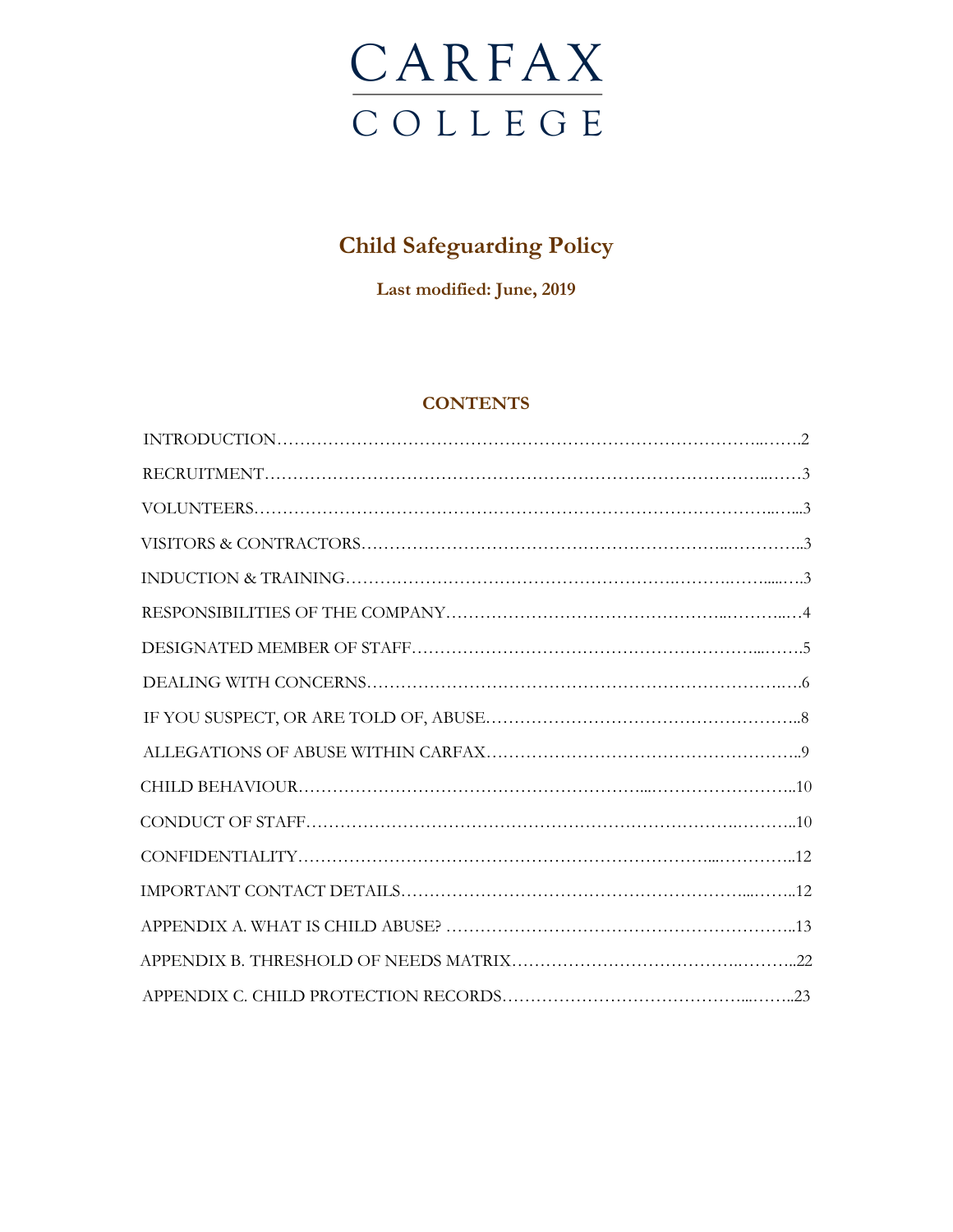# **Note**

This policy should be read in conjunction with the following:

Code of conduct

e-safety policy

Whistleblowing Policy

Anti-bullying Policy

Keeping Children Safe In Education (2018)

# **INTRODUCTION**

Carfax Education ('Carfax' or 'the Company') fully recognizes its responsibilities for child protection, in line with the Education (Independent School Standards) Regulations and the statutory guidance, Keeping Children Safe in Education.

Safeguarding children is a responsibility shared by everyone, and therefore good safeguarding practice will be built into routine procedures and practice. Nowhere is this more important than in the recruitment and vetting of those who have contact with children.

Safeguarding and promoting the welfare of children is defined as:

- Protecting children from maltreatment
- Preventing impairment of children's health or development
- Ensuring that children grow up in circumstances consistent with the provision of safe and effective care
- Taking action to enable all children to have the best possible outcomes

The policy applies to all staff and others (e.g. self-employed Tutors, Host Families, etc.) working for Carfax.

There are five main elements to the policy:

- 1. Ensuring the practice of safe recruitment in checking the suitability of staff, tutors and volunteers to work with children
- 2. Raising awareness of child protection issues and equipping children with the skills needed to keep them safe
- 3. Procedures for identifying and reporting cases, or suspected cases, of abuse
- 4. Supporting pupils who have been abused
- 5. Establishing a safe environment in which children can learn and develop

Carfax recognises its legal and moral duty to promote the well-being of children, and protect them from harm, and respond to child abuse.

Carfax believes that every child regardless of age has at all times and in all situations a right to feel safe and protected from any situation or practice that results in a child being physically or psychologically damaged.

Children's worries and fears will be taken seriously if they seek help from a member of staff. However, staff cannot promise secrecy if concerns are such that referral must be made to the appropriate agencies in order to safeguard the child's welfare.

# **Definition of "child"**

In the context of this document, and the policies and procedures which it describes, a "child" is taken to mean a person *under the age of eighteen*.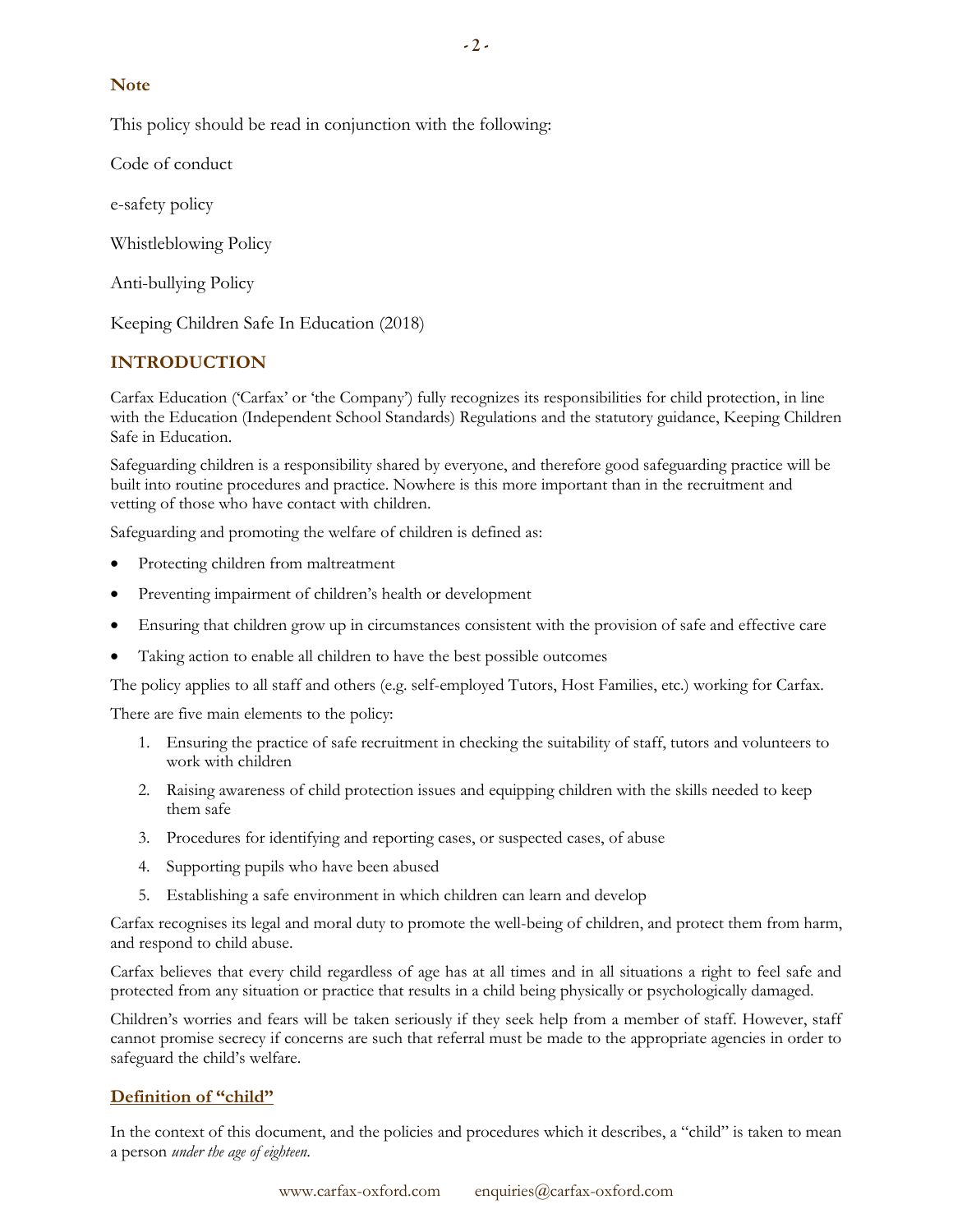# **RECRUITMENT**

In order to ensure that children are protected whilst at Carfax, staff and other workers must be carefully selected, screened, trained and supervised.

Carfax accepts its responsibility to follow the guidance set out in the Education (Independent School Standards) Regulations and the statutory guidance, Keeping Children Safe in Education; in particular:

- Before appointing someone, ensure that two references with particular mention of the applicant's suitability to work with children have been received.
- Ensuring safeguarding messages are contained in recruitment materials and adverts;
- All recruitment interviews contain questions or scenarios of safeguarding nature.
- Ensuring that there is at least one person on every recruitment panel who has Safer Recruitment training.
- Ensure that all adults with substantial access to children at Carfax are checked against the barred list before starting work, have a prohibition from teaching check and have an enhanced Criminal Records (DBS) check before, or as soon as practically possible after, starting work

In addition, we will ensure that the following checks are satisfactorily completed before a person takes up a position at Carfax:

- Verification of identity and right to work in the UK (most simply by checking passport)
- Academic qualifications, to ensure that qualifications are genuine
- Professional and character references (where possible contacting the referee directly for confirmation of the candidate's suitability for work with children; and confirming trustworthiness of the referee, e.g. by checking that communication is via a trusted institution)
- Previous employment history will be examined and any gaps accounted for.
- A section 128 check for management positions
- Further checks on people who have lived outside the UK

# **VOLUNTEERS**

We understand that some people otherwise unsuitable for working with children may use volunteering to gain access to children; for this reason, any volunteers at Carfax, in whatever capacity, will be given the same consideration as paid staff.

Where volunteers help on a one-off basis, they will only work under the direct supervision of a member of staff, and at no time have one to one contact with children. However, if volunteers are to be at Carfax regularly or over a longer period then they will be checked to ensure their suitability to work with children.

# **VISITORS & CONTRACTORS**

Similarly, all visitors and contractors engaged to carry out work on the premises must, in the absence of all the checks listed above, be supervised by a member of staff or must visit or work outside of those hours when children are to be on the premises.

# **INDUCTION & TRAINING**

All new members of staff will receive induction training, which will give an overview of the organisation and ensure they know its purpose, values, services and structure, as well as identifying and reporting abuse, and confidentiality issues.

All new staff will be asked to read the following: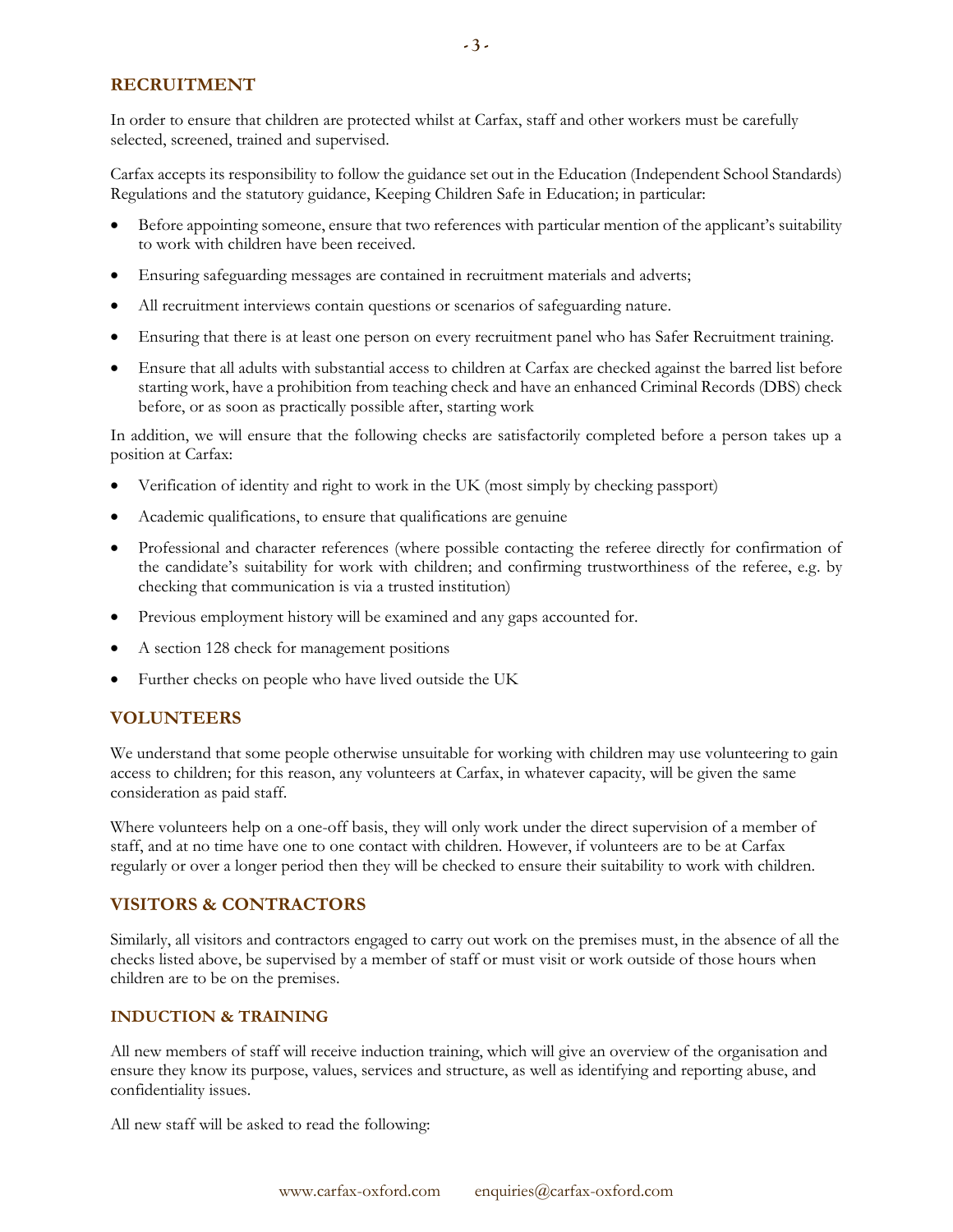- Section 1 of "Keeping Children Safe in Education, 2018"
- This Child Safeguarding Policy.
- Staff Code of Conduct
- Whistleblowing Policy
- E-safety
- Acceptable Use Policy
- Reasonable Force
- Missing Pupils Policy

In addition, new Host Families will be asked to read:

- Principles and Practice of Boarding
- Host Family Guidelines
- Care of Boarders who are unwell

All new members of staff will be required to complete OSCB Safeguarding and Prevent courses and also E-Safety training where possible.

All staff will receive regular "refresher" training, at least once every two years, which will incorporate instruction on any changes made to this policy.

Designated Safeguarding Leads and Deputy Designated Safeguarding Leads will receive appropriate training before taking up the role, and refresher training at regular intervals.

# **RESPONSIBILITIES OF THE COMPANY**

In accordance with guidance issued by the Department for Education, Carfax undertakes to:

- Safeguard the welfare of children under Carfax's care, through positive measures to address bullying of whatever nature, taking into account the fact that bullying can be aggravated by sexual or racial factors, disability or special educational needs.
- Ensure that there is a Designated Safeguarding Lead and that this person receives appropriate training and support for this role.
- Ensure that every member of staff, tutor, and any other regular visitor knows the name of the DSL responsible for child protection and their role.
- Ensure that every pupil knows the name of the DSL responsible for child protection and their role, and that this has been explained to them (usually at the point of enrolment) in a way that they understand (taking into account possible language difficulties).
- Ensure that pupils learn about safeguarding issues in language appropriate to their level of understanding, including but not necessarily limited to via induction processes and the PHSE curriculum.
- Ensure that all staff and other workers are aware of the child protection procedures.
- Ensure that all staff and other workers understand their responsibilities in being alert to the signs of abuse and responsibility for referring any concerns to the DSL.
- Give parents an understanding of the responsibility placed on the Company and its staff for child protection.
- Act swiftly and make appropriate referrals whenever any suspicion of abuse is encountered.
- Keep written records of concerns about children, even where there is no need to refer the matter immediately.
- Ensure that all records are kept securely; separate from the main pupil file, and in locked locations.
- Share concerns with others who need to know, and assist in any referral process.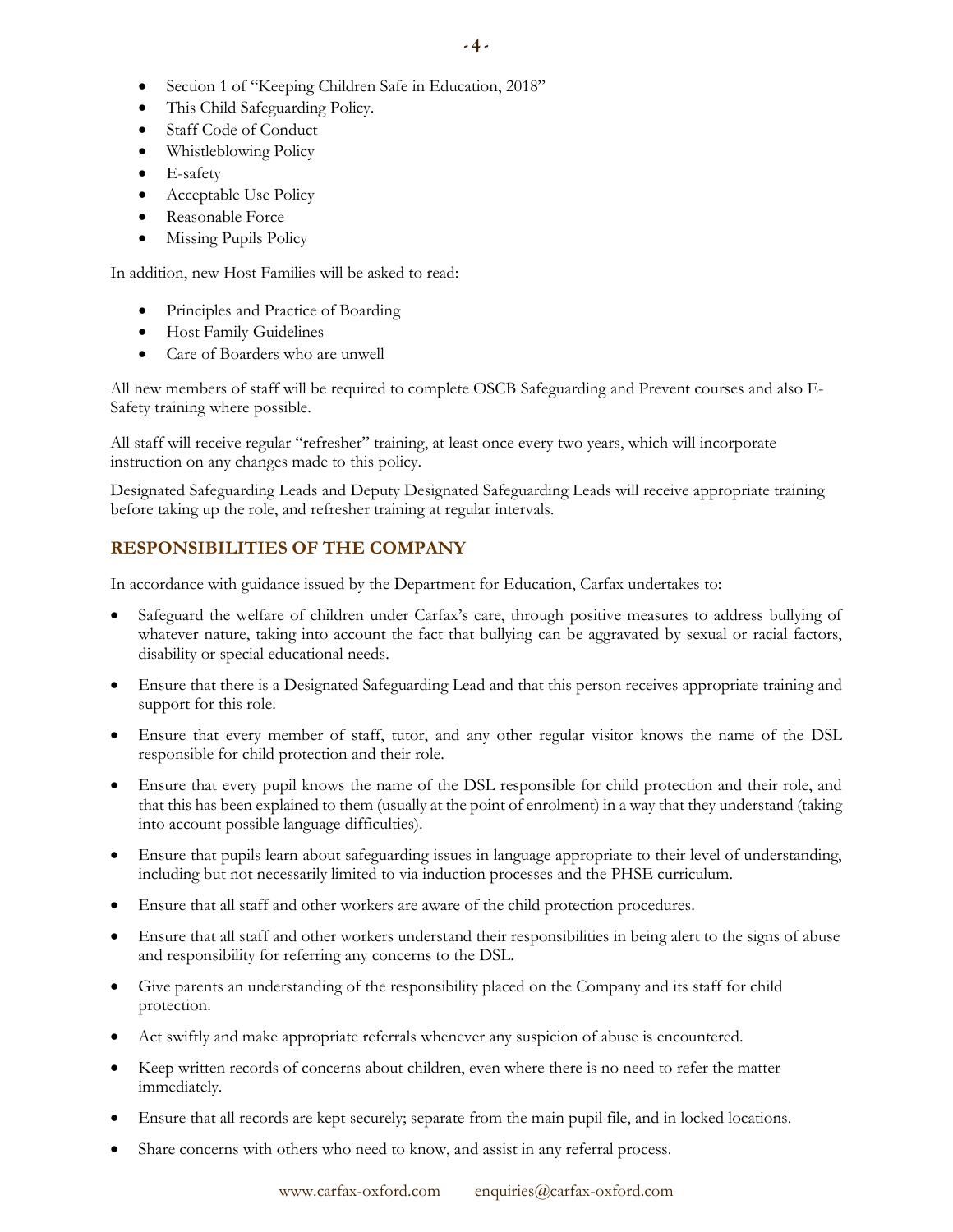- Where an allegation is made that a member of staff has committed an offence against a child, harmed a child, or acted in a way that calls into question their suitability for working with children, act swiftly and make appropriate referrals, immediately suspending the staff member in question where appropriate.
- Ensure that safe recruitment practices are always followed to ensure that that all people who work for Carfax are suitable to work with children.
- Have due regard to the need to PREVENT people from being drawn into terrorism, by identifying children at risk of being drawn into terrorism and by challenging extremist ideas. (See "PREVENT" DUTY.)
- Maintain a culture of awareness that "it could happen here".
- Be aware of and follow procedures and best practices laid down by Oxfordshire Child Safeguarding Board and other relevant authorities.
- Carry out annual reviews of child protection policies and procedures and make them available to parents through the website.

# **THE SAFEGUARDING TEAM**

|                                               | Name                          | <b>Contact Details</b>                                          |
|-----------------------------------------------|-------------------------------|-----------------------------------------------------------------|
| Designated Safeguarding Lead                  | Victoria Jefferson            | v.jefferson@carfax-oxford.com                                   |
| Additional Safeguarding Leads                 | Vitalija Abare, Hannah Scaife | h.scaife@carfax-education.com;<br>h.scaife@carfax-education.com |
| Principal                                     | Victoria Jefferson            | v.jefferson@carfax-oxford.com                                   |
| Representative of the Proprietor              | Mathew Goldie-Scott           | m.goldie-scot@carfax-<br>education.com                          |
| Local Authority Designated<br>Officers (LADO) | Alison Beasley                | 01865 825 956 or 07833436649                                    |
|                                               | Donna Crozier                 | 01865 816 382 or 07901331799                                    |
|                                               | Sandra Pasquet                | 01865 323 457 or 07785453264                                    |

The College Safeguarding Team is:

The Safeguarding Lead's responsibilities are as follows:

- Ensure that a proper child safeguarding policy is in place and procedures are properly followed.
- Ensure that this policy is updated and reviewed annually.
- Act as a source of advice, support, and expertise on child safeguarding matters within Carfax.
- Liaise with other agencies (in particular Child Protection Services) and build good working relationships with colleagues from these agencies.
- Ensure that all those working for Carfax, as well as regular visitors, are aware of and can readily access this policy.
- Liaise with the Company's Senior Management to inform him of any issues and on-going investigations and ensure there is always cover for the role.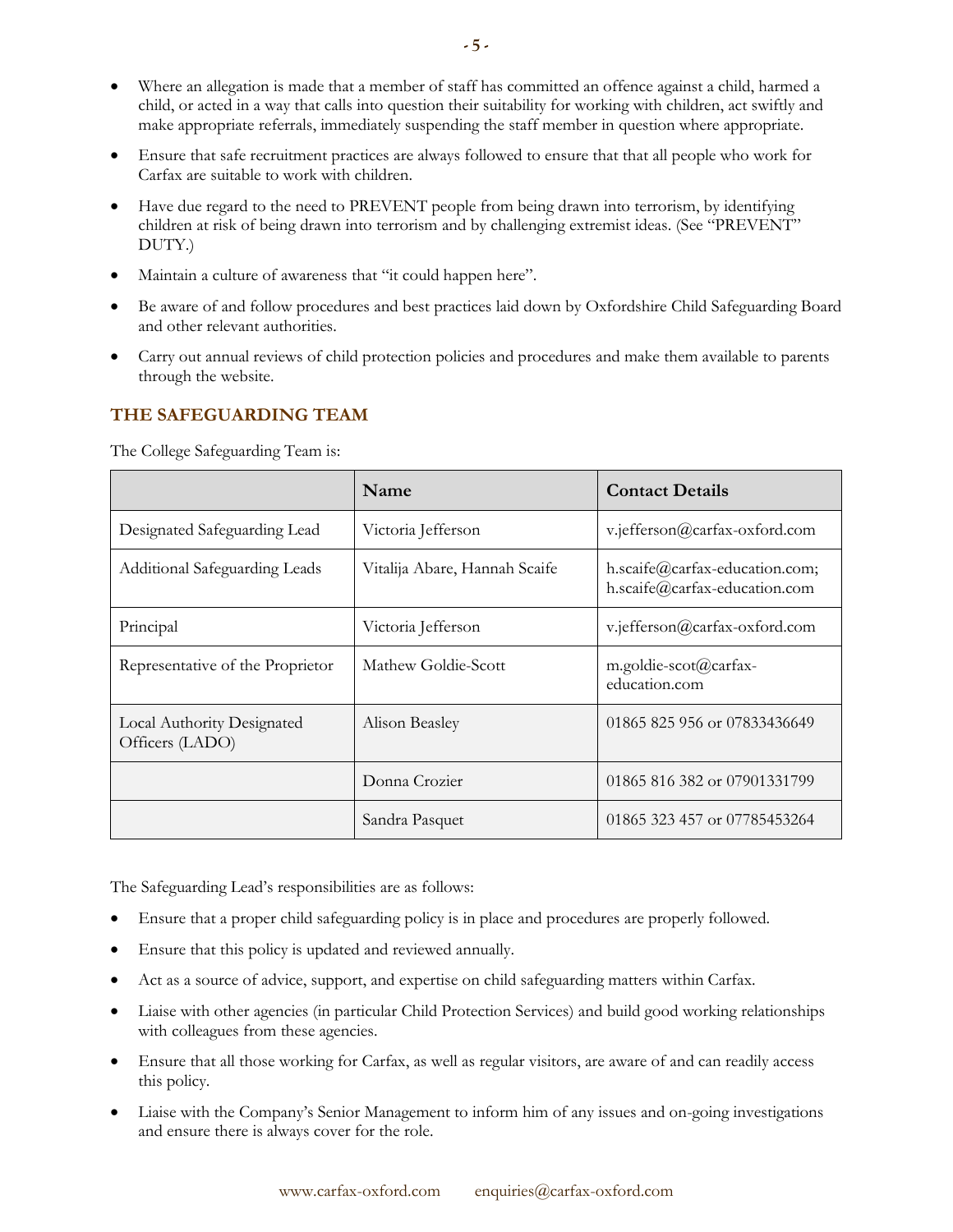- Keep detailed and accurate written records of referrals/concerns, and ensure that these are held in a secure place, away from the main pupil files.
- Ensure that parents are aware of the child protection policy in order to alert them to the fact that Carfax may need to make referrals.
- When children leave Carfax, ensure that any child protection file is transferred to the new school as soon as possible, separately from the main file, and addressed to the Safeguarding Lead for child protection.
- Fulfil the broad areas of responsibility for the DSL as set out in Annex B in KCSIE including managing referrals, training and raising awareness, as well as being up to date with OSCB's approach to Prevent duties.
- Ensure parents and prospective parents are able to see copies of the College's Safeguarding Policy, which alerts them to the fact that referrals may be made to outside agencies without necessarily requiring their consent.
- Ensure any work placements or other external agencies, e.g. community service organisations, and work experience meet regulations in terms of DBS checks and awareness of the College safeguarding policy.
- Provide advice to staff organising an activity which uses outside agencies off site.

# **DEALING WITH CONCERNS**

Carfax recognizes that because of frequent contact with children, staff and other workers are well placed to observe the outward signs of abuse. *(See Appendix A: What is child abuse?)* Carfax therefore undertakes to:

- Establish and maintain an environment where children feel secure, are encouraged to talk, and are listened to.
- Ensure that children know there are adults in Carfax who they can approach if they are worried.

If staff members have concerns about a child (as opposed to immediate danger) they should speak to the Designated Safeguarding Lead to decided what action should be taken. Referral to the appropriate specialist service or Early Help referral may then be made. The relevant contact numbers are set out in the table below.

Referrals to Early Help should be made in accordance with the referral threshold set by the OSCB. Threshold document can be found at [http://www.oscb.org.uk/wp](http://www.oscb.org.uk/wp-content/uploads/Oxfordshire_Threshold_of_Needs-2019.pdf)[content/uploads/Oxfordshire\\_Threshold\\_of\\_Needs-2019.pdf](http://www.oscb.org.uk/wp-content/uploads/Oxfordshire_Threshold_of_Needs-2019.pdf)

If after a referral a child's situation does not appear to be improving the DSL should press for a reconsideration to ensure that the child's situation improves.

If Early Help is appropriate then the DSL should support in liaising with agencies and setting up assessment, as appropriate.

If staff, during their work in the profession, discovers that an act of Female Genital Mutilation has occurred then they must immediately report this to the police.

| Safeguarding            | Organisation | <b>Contact Name</b> | Number        |
|-------------------------|--------------|---------------------|---------------|
| Concern                 |              |                     |               |
| <b>Staff Allegation</b> | LADO         | Sandra              | 07901 331799  |
| Non-immediate           | <b>LCSS</b>  | Dolce               | 07919298267   |
| concern                 |              |                     |               |
| Immediate concern       | MASH         | Ask for Oxfordshire | 0345 050 7666 |
|                         |              | Branch              |               |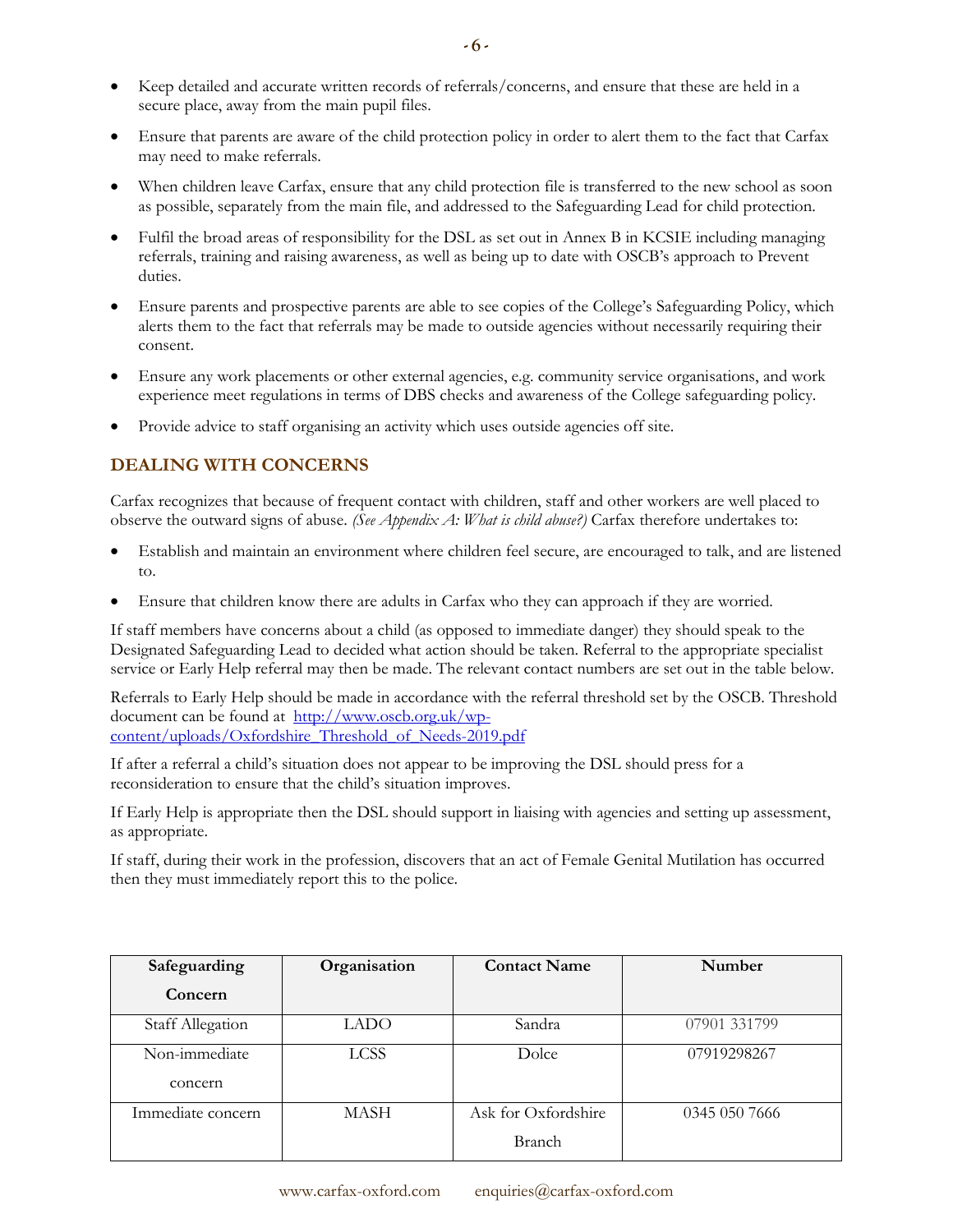| Child Sexual   | Kingfisher Team     | Louisa Sexton    | 01865 309196                |
|----------------|---------------------|------------------|-----------------------------|
| Exploitation   |                     |                  |                             |
| <b>FGM</b>     | Police              | n/a              | $101$ or 999                |
| Terrorism      | Prevent             | Jonathan Stanley | 07800703363                 |
| Bullying       | Anti-bullying       | Jo Brown         | Jo.brown@oxfordshire.gov.uk |
|                | coordinator         |                  |                             |
| Early Help and | First Response Team | Central          | 0345 241 2705               |
| Channel        |                     |                  |                             |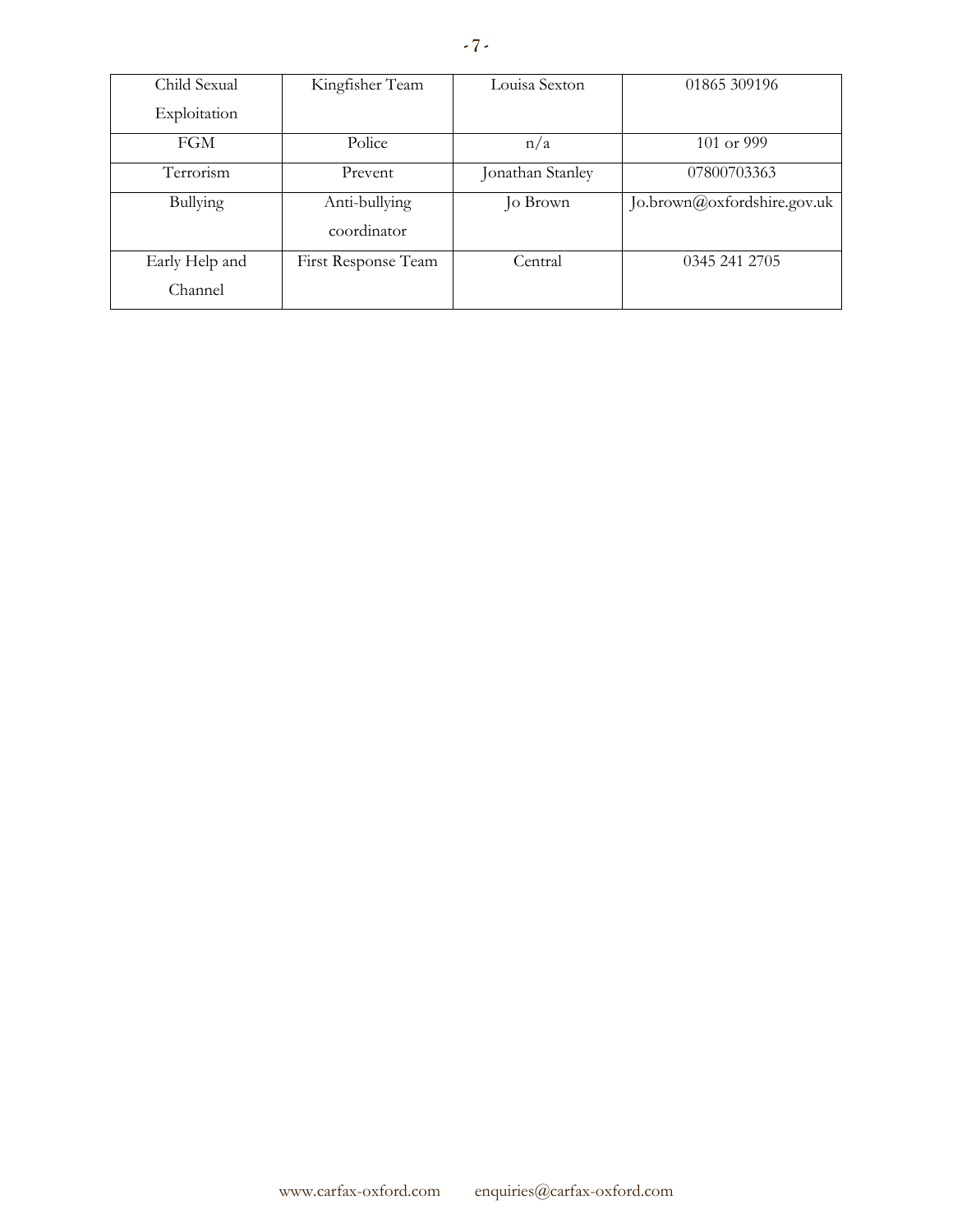# **IF YOU SUSPECT, OR ARE TOLD OF, ABUSE**

All staff should know what to do if they suspect that a child has been or is being abused. Appendix A sets out a working definition of "abuse" and staff should have good awareness of what to look out for.

It is a requirement for *all* staff regardless of their position to report any concerns, allegations or risks of harm to the safeguarding lead. If any member of staff has reasonable suspicion that a child is suffering harm, and fails to act in accordance with this policy, this will be viewed as misconduct, and appropriate action will be taken.

If staff have concerns about a child but the Safeguarding Lead is not sure whether a formal referral should be made (as this immediately puts the case into a formal investigation) the Safeguarding Lead can call the Assessment Team and have a, 'no-names consultation'. This means talking through the case through with a social worker, without giving the name of the child or family. Following the consultation, the social worker will advise about whether a referral is needed.

All staff who notice bruising or other injuries to a child, or who have other cause to suspect abuse or neglect for which no satisfactory account is given, must immediately inform the Safeguarding Lead who will, straight away, telephone the Social Services at the appropriate Area Office (contacts for Oxford are at the end of this policy), making it clear that a possible case of child abuse is being reported. Outside office hours there is an emergency duty team on call. Failing that, the police can be contacted.

The referral must always be *confirmed in writing within 48 hours*. Social Services should acknowledge the written referral within one working day of receiving it, so if there has been no reply within 3 working days, it is necessary to contact Social Services again.

If in exceptional circumstances, the designated safeguarding lead (or deputy) is not available, this should not delay appropriate action being taken. Staff should consider speaking to a member of the senior leadership team and/or take advice from local children's social care. In these circumstances, any action taken should be shared with the designated safeguarding lead (or deputy) as soon as is practically possible.

If in exceptional circumstances, the designated safeguarding lead or deputies are not available, this should not delay appropriate action being taken. Staff should consider speaking to a member of the senior leadership team and/or take advice from local children's social care. In these circumstances, any action taken should be shared with the designated safeguarding lead (or deputy) as soon as is practically possible.

The following key points give some guidance on what to do and what not to do:

- Be vigilant for risk indicators which may indicate child abuse or neglect.
- Do not be afraid to ask a pupil about something you have noticed that is causing you concern.
- If you are at all concerned in any way that a pupil may be suffering from abuse or neglect, do not hesitate to discuss your concerns with the Safeguarding Lead.
- Always stop and listen *straight away* to someone who wants to tell you about incidents or suspicions of abuse.
- Where possible, make written notes of what you have observed or been told. If you are speaking to a child, it is better to wait and make notes *immediately* following the conversation, in order to avoid the possibility of undermining the child's trust. Sign, date and keep your original notes (as these are admissible in court as a witness statement).
- Do not give a guarantee that you will keep what is said confidential or secret. Explain that you will need to get help with this problem and explain who you will inform about it. Being open and honest about your actions with a pupil who is suffering abuse may enable the pupil to feel they can continue to trust you.
- Do not ask leading questions (e.g. "did he do X to you?"); just ask "what do you want to tell me?" or "is there anything else you want to say?". It is important to allow the child to talk and not to interrupt. Limit questioning to the "WH" questions ; What happened?, When did it happen?, Who did it?, Where were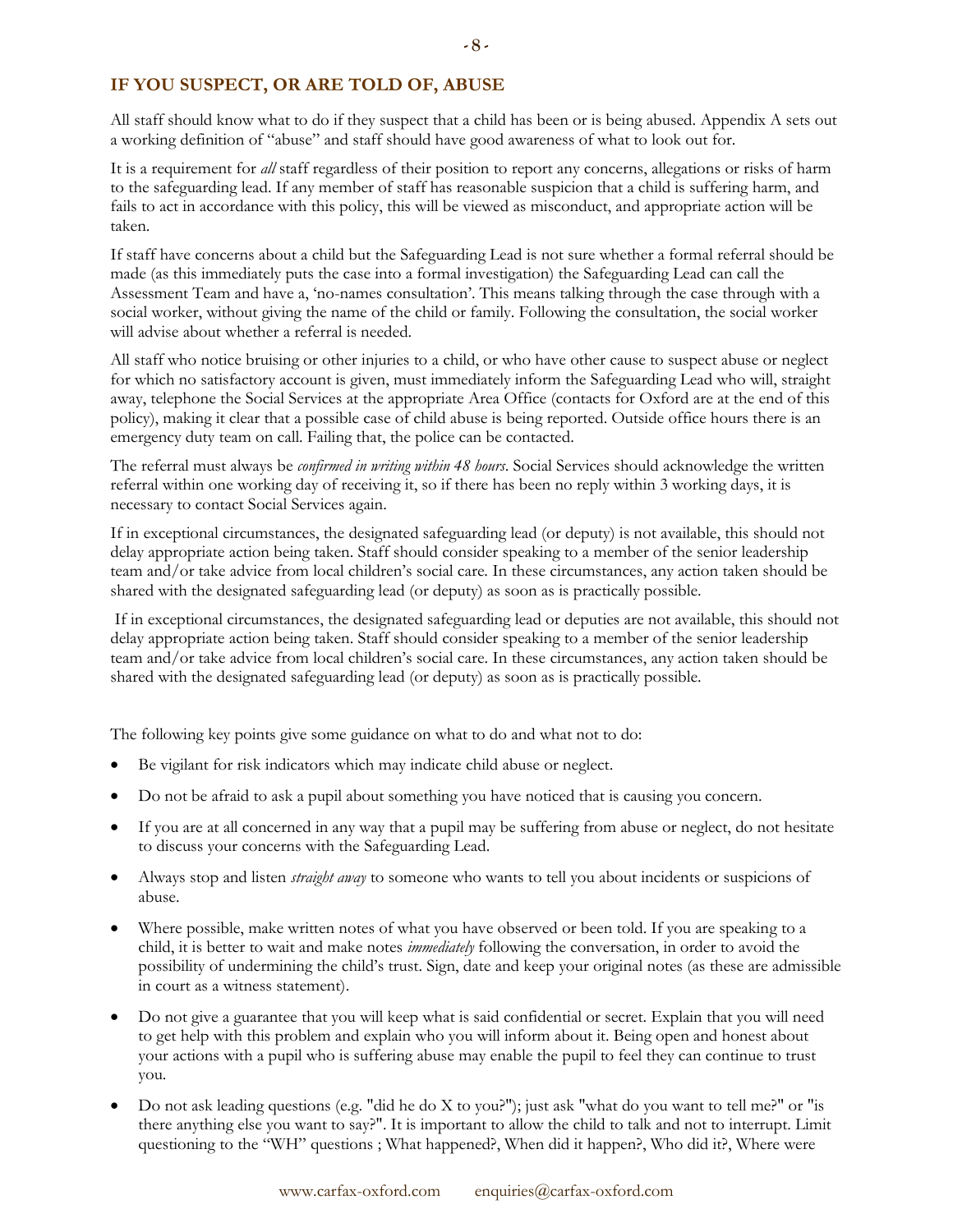you?. Remember **T.E.D**: **T**ell me, **E**xplain to me, **D**escribe to me. Report immediately to the Safeguarding Lead. Do not discuss the information with anyone else at work or outside work. Confidentiality in child protection cases is paramount.

Never assume that abuse is unlikely or impossible, or that an accusation against someone you know well and trust is bound to be wrong.

# **ALLEGATIONS OF ABUSE WITHIN CARFAX**

If staff members have concerns about another staff member then this must be referred to the Principal. Where there are concerns about the Principal this must be reported to the representative of the Proprietor.

Where there is an allegation of abuse occurring within Carfax and, where appropriate, parents/carers of a child involved should be:

- Informed of the allegation (providing this does not impede the enquiry, disciplinary or investigative processes)
- Kept informed of progress
- Told of the outcome where no criminal prosecution

Children and their parents/carers should:

- Be helped to understand processes
- Told the result of enquiry/disciplinary process
- Helped where necessary to understand outcomes

The accused person should be:

- Treated fairly and honestly
- Kept informed of progress and given appropriate support during the case
- Kept informed about workplace developments if suspended
- Advised to contact a professional association at the outset

Refer to Social Services if there is any doubt about the above.

Every effort should be made to maintain confidentiality and guard against publicity while an allegation is being investigated/considered.

If there is to be no criminal investigation/prosecution, then Carfax will consider what further action is required. This may involve formal disciplinary action, further investigation, or other non-disciplinary action.

Disciplinary action may result in options ranging from no further action to summary dismissal or, in the case of contractors, deciding not to use the person's services in future.

#### **The college has a legal duty to refer to the DBS anyone who has harmed, or poses a risk of harm, to a child or vulnerable adult where the harm test is satisfied in respect of that individual.**

If an individual is dismissed, transferred (perhaps to another role), or where they have resigned when they would have been so dismissed or transferred if they had not left, because of a concern that they might have caused or attempted to cause or incite harm to a child or put a child at risk of harm, then this must, without fail, be referred to the DBS.

Schools and sixth form colleges must also consider whether a referral to the Secretary of State is appropriate see paragraph. If the accused person resigns or their services cease to be used and the criteria are met, it will not be appropriate to reach a settlement/compromise agreement.

Records should be kept of all non-malicious incidents. The following definitions should be used when determining the outcome of allegation investigations: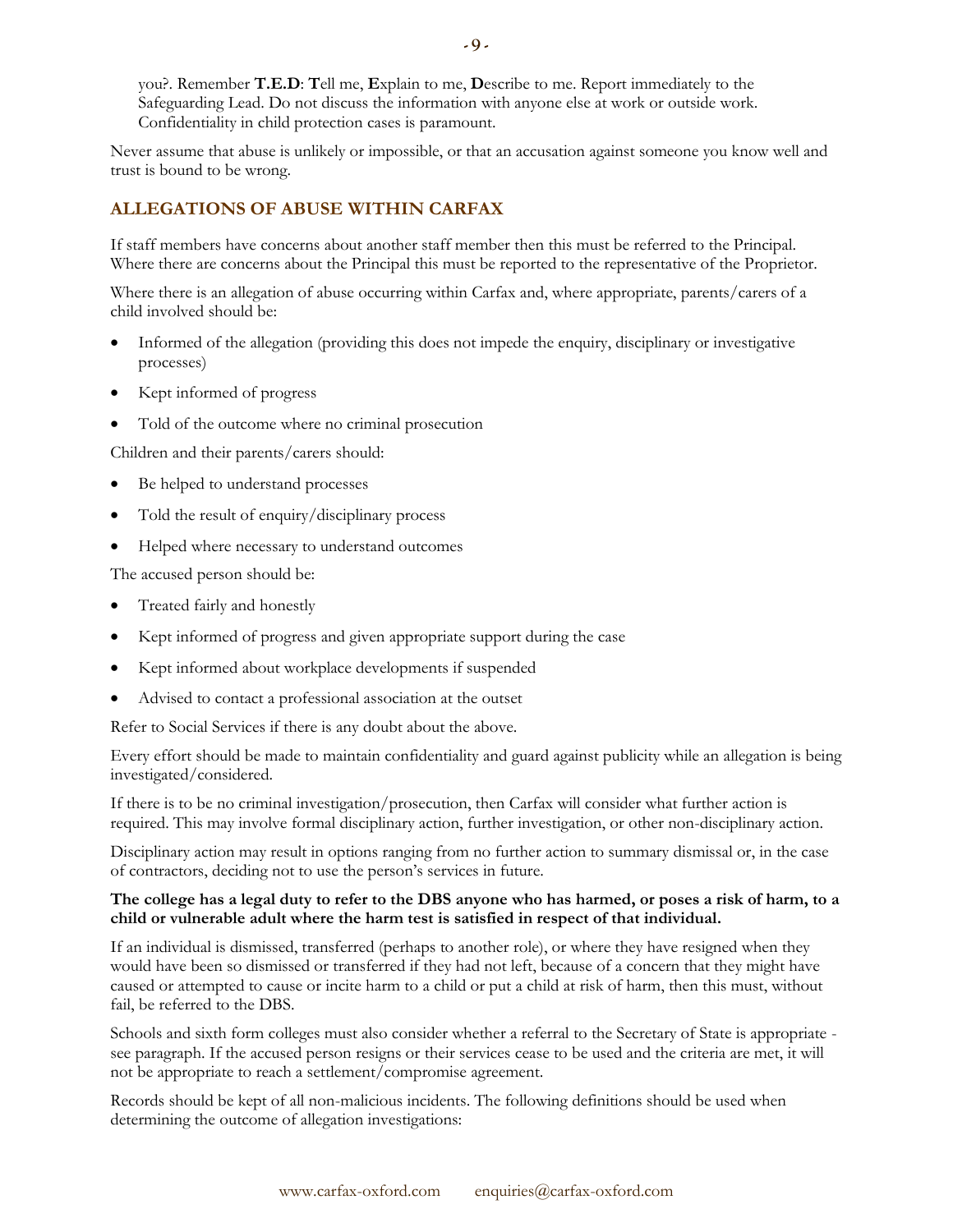| <b>Definitions for allegations</b> |                                                                                                                                         |  |
|------------------------------------|-----------------------------------------------------------------------------------------------------------------------------------------|--|
| Substantiated                      | There is sufficient evidence to prove the allegation                                                                                    |  |
| Malicious                          | There is sufficient evidence to disprove the<br>allegation and there has been a deliberate act to<br>deceive.                           |  |
| False                              | There is sufficient evidence to disprove the<br>allegation.                                                                             |  |
| Unsubstantiated                    | There is insufficient evidence to either prove or<br>disprove the allegation. The term, therefore, does<br>not imply guilt or innocence |  |
| Unfounded                          | To reflect cases where there is no evidence or<br>proper basis which supports the allegation being<br>made.                             |  |

# **CHILD BEHAVIOUR**

Children who are abused or witness abuse may exhibit challenging and defiant behaviour or may be withdrawn. Carfax will endeavour to support such pupils through ensuring that they know what behaviour is considered unacceptable but also that they are not to be blamed for any abuse which has occurred. Each case will be considered individually, and any possible effects on the wellbeing of other pupils will also be taken into account.

This policy should be read in conjunction with Carfax's policy on promoting good behaviour. Carfax will also liaise as necessary with other agencies that can support the pupil such as Children's Services, Child and Adolescent Mental Health Service, etc.

# **CONDUCT OF STAFF**

The Company has a duty to ensure that professional behaviour is maintained in relationships between staff and children, and that all members of staff and tutors have a clear understanding of what constitutes appropriate behaviour in a professional context.

All staff and tutors should be aware of the risks inherent in:

- Working alone with a child
- Physical interventions
- Cultural and gender stereotyping
- Dealing with sensitive information
- Giving and receiving gifts to/from children and parents
- Contacting children through private telephones (including texting), e-mail, MSN, or social networking websites.
- Disclosing personal details inappropriately
- Meeting pupils outside professional duties.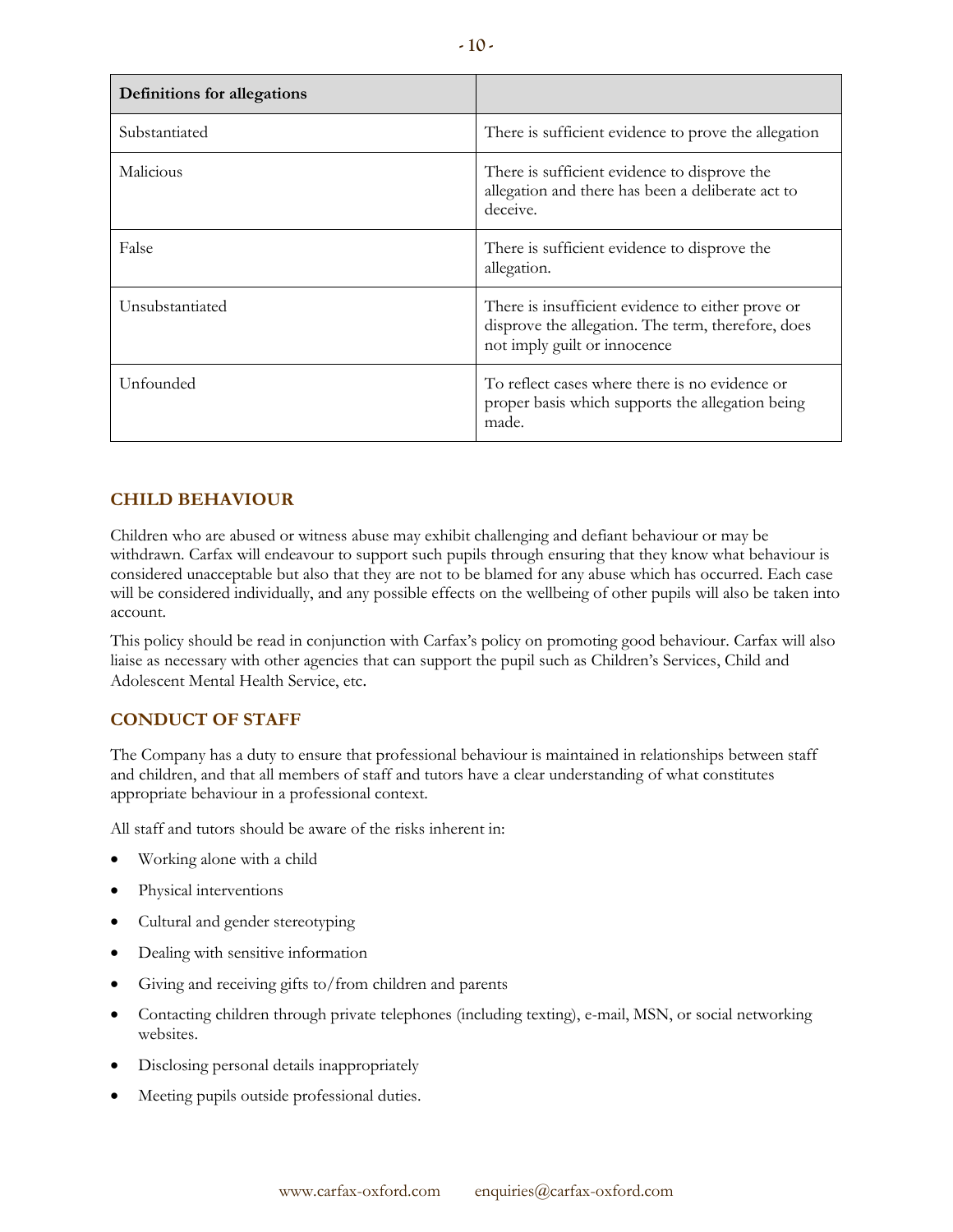# **"PREVENT" DUTY**

All staff should be aware of the risk of children being drawn into terrorism, and should notify the Designated Safeguarding Lead immediately if they have any concerns on this front.

Terrorist groups often draw on extremist ideology, developed by extremist organisations. Some people who join terrorist groups have previously been members of extremist organisations and have been radicalised by them. The Government has defined extremism in the Prevent strategy as: "vocal or active opposition to fundamental British values, including democracy, the rule of law, individual liberty and mutual respect and tolerance of different faiths and beliefs. We also include in our definition of extremism calls for the death of members of our armed forces".

The Prevent strategy was explicitly changed in 2011 to deal with all forms of terrorism and with non-violent extremism, which can create an atmosphere conducive to terrorism and can popularise views which terrorists then exploit. It also made clear that preventing people becoming terrorists or supporting terrorism requires challenge to extremist ideas where they are used to legitimise terrorism and are shared by terrorist groups. And the strategy also means intervening to stop people moving from extremist (albeit legal) groups into terroristrelated activity.

The most significant kind of terrorist threat to the UK is currently from terrorist organisations in Syria and Iraq, and Al Qa'ida or ISIS associated groups. But terrorists associated with the extreme right also pose a continued threat to our safety and security.

Islamist extremists regard Western intervention in Muslim-majority countries as a 'war with Islam', creating a narrative of 'them' and 'us'. Their ideology includes the uncompromising belief that people cannot be both Muslim and British, and that Muslims living here should not participate in our democracy. Islamist extremists specifically attack the principles of civic participation and social cohesion. These extremists purport to identify grievances to which terrorist organisations then claim to have a solution.

The white supremacist ideology of extreme right-wing groups has also provided both the inspiration and justification for people who have committed extreme right-wing terrorist acts.

Host families and staff should look out for possible indicators of extremism and radicalisation are:

- Withdrawal from usual activities
- Feelings of anger, grievance or injustice
- Truanting/going missing from School or care
- Expressing 'them and us' thinking
- $\Box$  Use of inappropriate language
- Advocating violent actions and means
- **Possession of violent extremist literature**
- $\Box$  The expression of extremist views
- Association with known extremists
- $\square$  Seeking to recruit others to an extremist ideology.

*Reporting a concern*: Staff and host families should report any concerns they may have about a pupil to the Safeguarding Leads. Safeguarding leads should then report any concerns to the Oxfordshire Multi-Agency Safeguarding Hub (MASH) on 0345 050 7666.

Carfax fulfils its duty to the Prevent Agenda through safeguarding, PSHCE programme, and curriculum support for the fundamental British values of democracy, the rule of law, individual liberty and mutual tolerance and respect of those with different faiths and beliefs.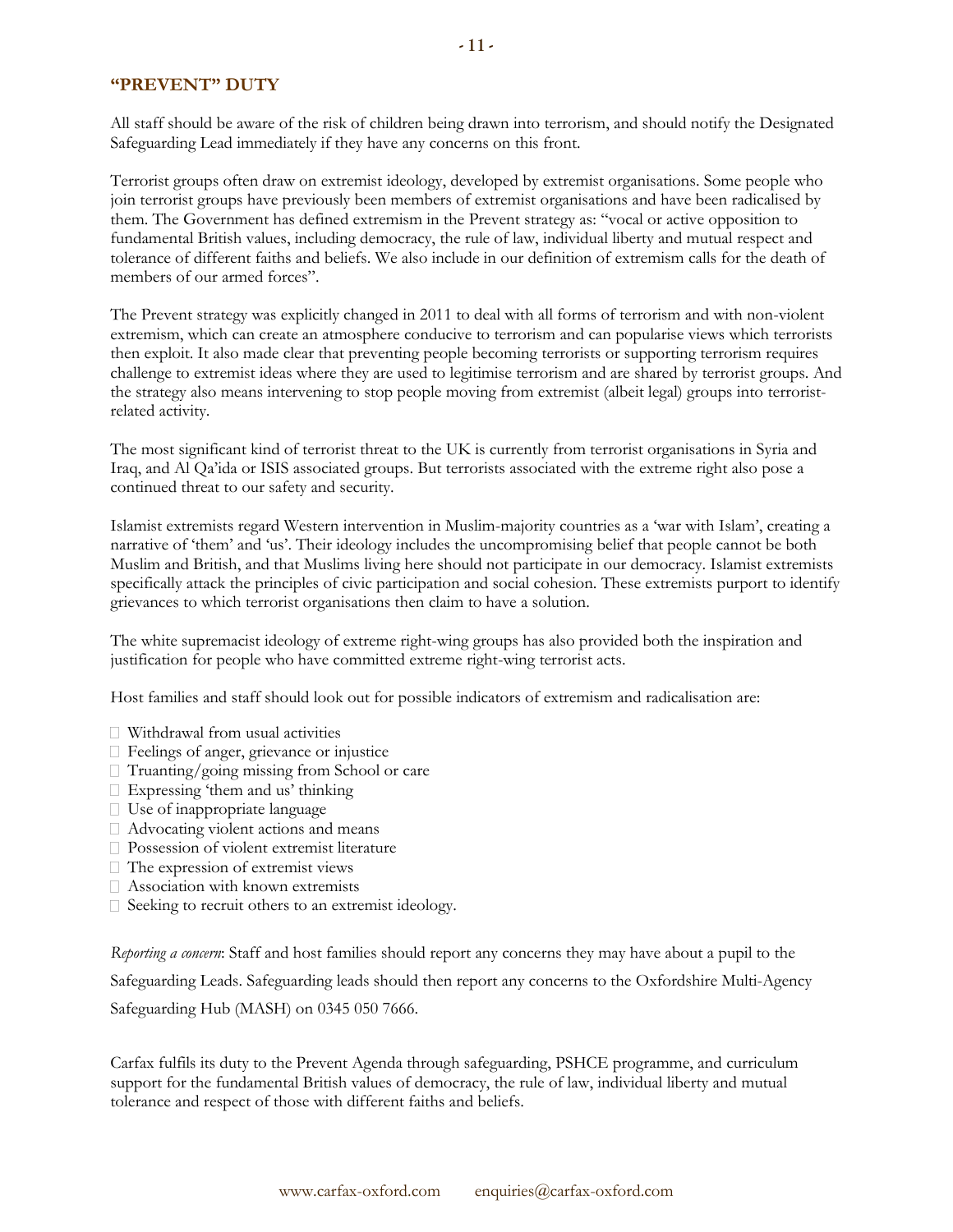### **CONFIDENTIALITY**

Carfax, and all members of staff and tutors, will ensure that all data about pupils is handled in accordance with the requirements of the law and any national and local guidance including Oxfordshire Child Safeguarding Board and the requirements of the Global Data Protection Requirement 2018.

Any member of staff who has access to sensitive information about a child or the child's family must take all reasonable steps to ensure that such information is only disclosed to those people who have a reasonable need to know.

*Regardless of the duty of confidentiality*, if any member of staff has reason to believe that a child may be suffering harm, or be at risk of harm, their duty is to forward this information without delay to the designated member of staff for child protection.

# **SUPPORT AVAILABLE TO PUPILS**

Pupils can find information regarding safeguarding on the safeguarding noticeboard on the first floor of Hythe Bridge St. Every pupil has a personal tutor whom they can contact via their College email with any concerns.

Pupils are taught about how to keep themselves safe, including e-safety, through the PSHE curriculum and other curriculum opportunities. In addition, pupils are made aware that if they have a concern about any issue, the normal first point of call will be their Personal Tutor.

All staff have a responsibility for nurturing a climate of mutual respect and tolerance and there is a whole support structure at School to help pupils, so that they do not feel restricted and are able to share problems with someone they trust.

| <b>Other Contacts</b> | Organisation | Number        |
|-----------------------|--------------|---------------|
|                       | Childline    | 0845 790 9090 |
|                       | <b>NSPCC</b> | 0800 800 5000 |
|                       | Samaritans   | 0845 790 9090 |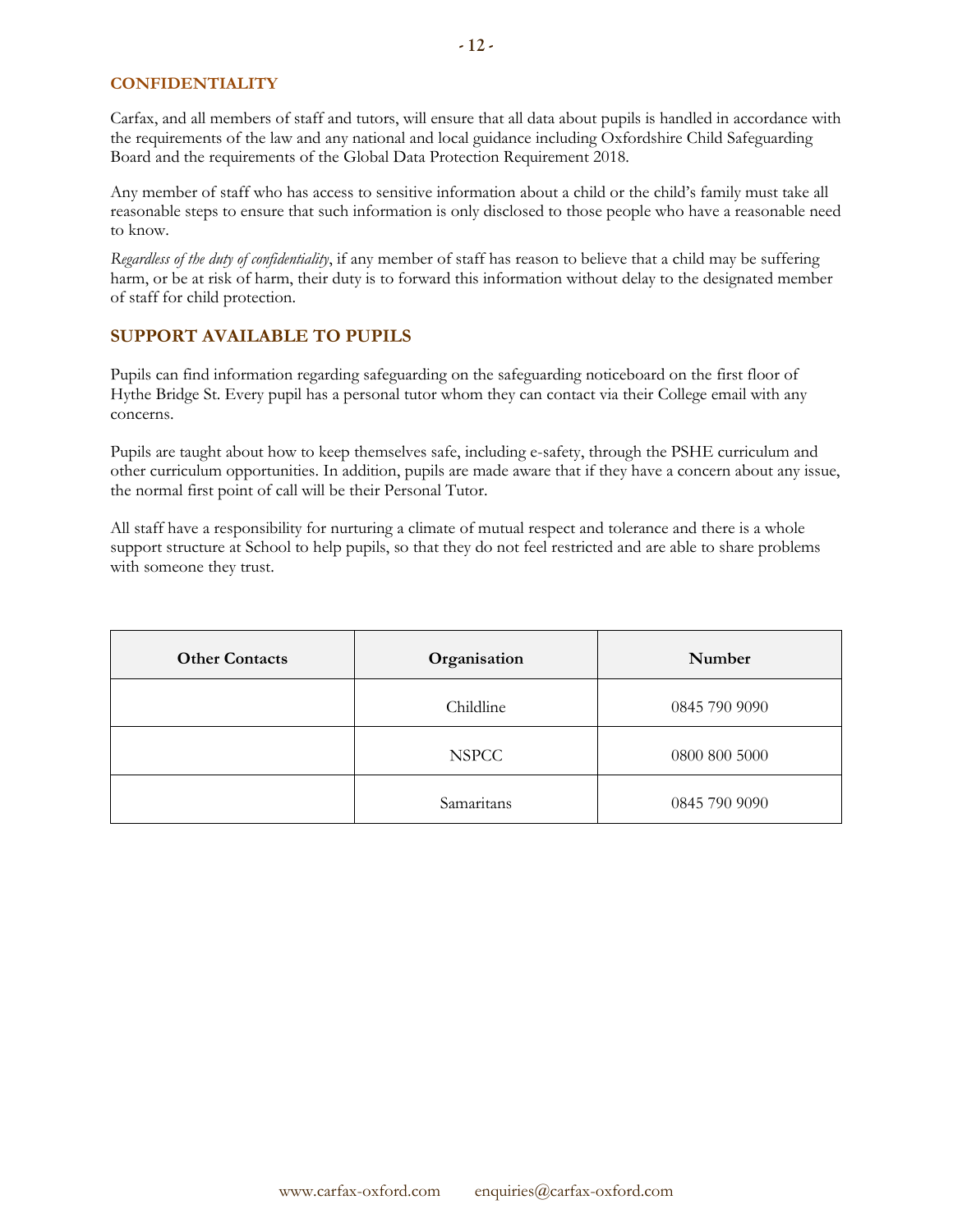# **APPENDIX A. SPECIFIC FORMS OF ABUSE AND SAFEGUARDING ISSUES**

Abuse and neglect are forms of maltreatment of a child. Somebody may abuse or neglect a child by inflicting harm, or by failing to act to prevent harm.

Children may be abused in a family or in an institutional or community setting, by those known to them or, more rarely, by a stranger, for example via the internet. They may be abused by an adult or adults, or another child or children. There are four categories of abuse. It is often the case that more than one category is present at the same time. Some level of emotional abuse is involved in all types of maltreatment of a child, though it may occur alone.

Usually when abuse happens, children show changes in behaviour or physical signs, and quite often become withdrawn to some degree. However, this is not always the case. It is important to remember that the abuser is likely to make sure that the child has a story to tell in order to cover up the abuse, and children who are afraid will try not to raise any suspicions.

There are nine main forms of abuse:

#### **1) Physical abuse**

Physical abuse may involve hitting, shaking, throwing, poisoning, burning or scalding, drowning, suffocating, or otherwise causing physical harm to a child. Physical harm may also be caused when a parent or carer fabricates the symptoms of, or deliberately induces, illness in a child.

**Signs:** multiple bruises in clusters, often on the upper arm or the thigh (and other non-extremities or unusual places), cigarette burns, human bite marks, broken bones, scalds, scalds, with upward splash marks, multiple burns with a clearly demarcated edge.

**Changes in behaviour** may involve fear of parents/adults being approached for an explanation, aggressive behaviour or severe temper outbursts, flinching when approached or touched, reluctance to get changed, for example in hot weather, depression, withdrawn behaviour, running away from home.

Professionals in all agencies, and individuals and groups in relevant communities, need to be alert to the possibility of a girl being at risk of Female Genital Mutilation (FGM), or already having suffered FGM. FGM comprises all procedures involving partial or total removal of the external female genitalia or other injury to the female genital organs. It is illegal in the UK and a form of child abuse with long-lasting harmful consequences.

#### **2) Emotional abuse**

Emotional abuse is the persistent emotional maltreatment of a child such as to cause severe and persistent adverse effects on the child's emotional development.

#### **It may involve:**

- conveying to children that they are worthless or unloved, inadequate, or valued only insofar as they meet the needs of another person;
- not giving the child opportunities to express their views, deliberately silencing them, or 'making fun' of what they say or how they communicate;
- expectations inappropriate to their age or stage of development being imposed on children. These may include interactions that are beyond the child's developmental capability, as well as overprotection and limitation of exploration and learning, or preventing the child participating in normal social interaction;
- seeing or hearing the ill-treatment of another;
- serious peer on peer bullying (including cyber bullying), causing children frequently to feel frightened or in danger,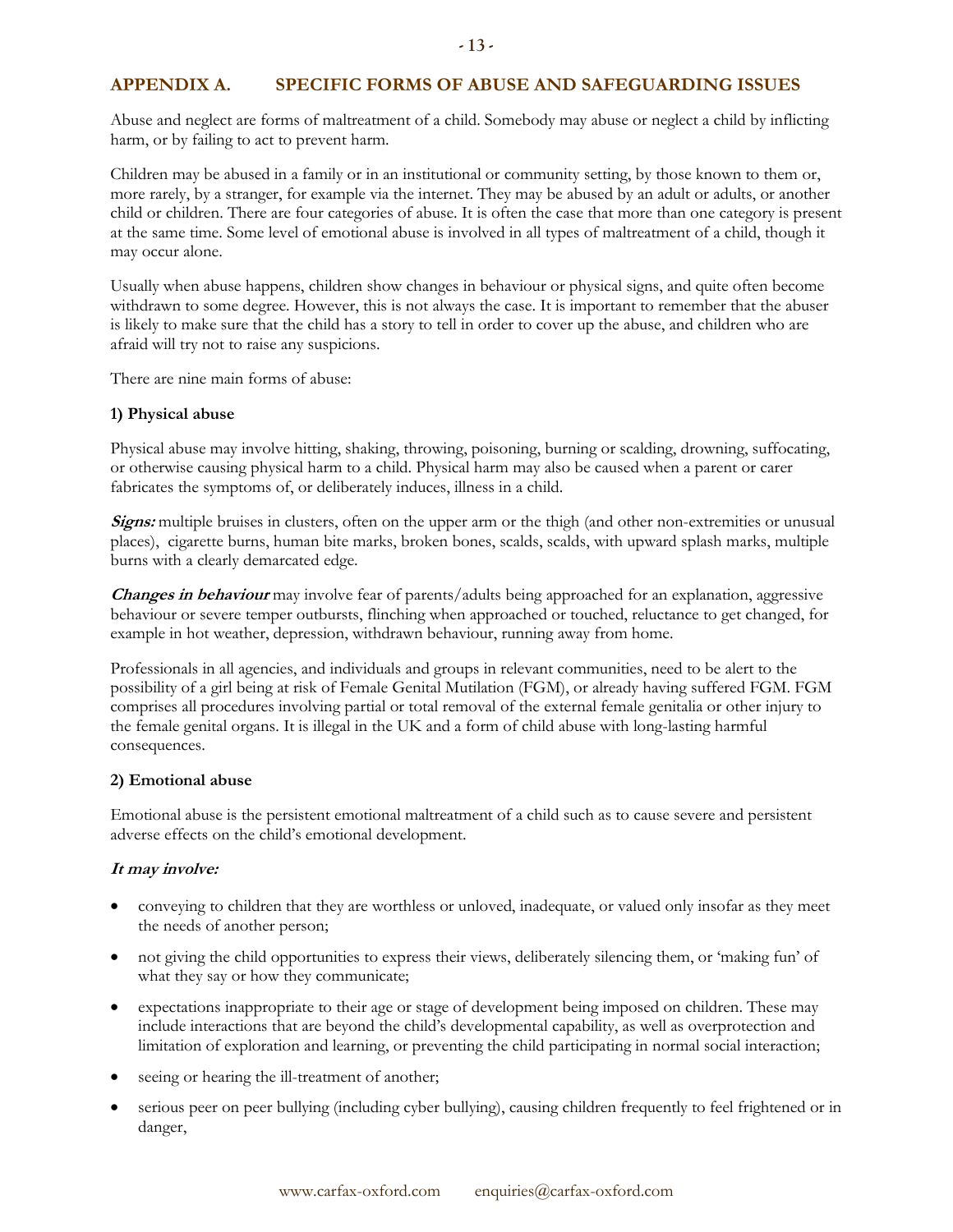the exploitation or corruption of children.

Emotional abuse can be difficult to measure, as there are often no outward physical signs. There may be a developmental delay due to a failure to thrive and grow, although this will usually only be evident if the child puts on weight in other circumstances, for example when hospitalized or away from their parents' care.

Even so, children who appear well-cared for may nevertheless be emotionally abused by being taunted, put down, or belittled. They may receive little or no love, affection, or attention from their parents or carers. Emotional abuse can also take the form of children not being allowed to mix or play with other children.

# **3) Sexual abuse**

Sexual abuse involves forcing or enticing a child or young person to take part in sexual activities, not necessarily involving a high level of violence, whether or not the child is aware of what is happening. Such activities need not involve contact and may include, for example, involving children in looking at, or in the production of, sexual images, watching sexual activities, encouraging children to behave in sexually inappropriate ways, or grooming a child in preparation for abuse (including via the internet).

Usually, in cases of sexual abuse it is the child's behaviour that may cause you to become concerned, although physical signs can also be present. In all cases, children who tell about sexual abuse do so because they want it to stop. It is important, therefore, that they are listened to and taken seriously.

It is also important to remember that it not just adult men who sexually abuse children – there are increasing numbers of allegations of sexual abuse of children against women and sexual abuse can also be perpetrated by other children or young people.

It is important to be aware of the possibility of **Child Sexual Exploitation** (CSE). CSE is a form of child sexual abuse. It occurs where an individual or group takes advantage of an imbalance of power to coerce, manipulate or deceive a child or young person under the age of 18 into sexual activity (a) in exchange for something the victim needs or wants, and/or (b) for the financial advantage or increased status of the perpetrator or facilitator. The victim may have been sexually exploited even if the sexual activity appears consensual. Child sexual exploitation does not always involve physical contact; it can also occur through the use of technology.

Like all forms of child sexual abuse, child sexual exploitation:

- can affect any child or young person (male or female) under the age of 18 years old, including 16 and 17 years old who can legally consent to have sex;
- can still be abused even when the sexual activity appears consensual;
- can include both contact (penetrative and non-penetrative acts) and non-contact sexual activity
- can take place in person or via technology, or a combination of both
- can involve force and/or enticement-based methods of compliance and may, or may not, be accompanied by violence or threats of violence
- may occur without the child or young person's immediate knowledge (through others copying videos or images they have created and posting on social medias for example)
- can be perpetrated by individuals or groups, males or females, and children or adults. The abuse can be a one-off occurrence or a series of incidents over time, and range from opportunistic to complex organised abuse
- is typified by some form of power imbalance in favour of those perpetrating the abuse. Whilst age may be the most obvious, this power imbalance can also be due to a range of other factors including gender, sexual identity, cognitive ability, physical strength, status and access to economic or other resources.

Host families and welfare staff should be aware of the following warning signs:

- children who appear with unexplained gifts or new possessions;
- children who associate with other young people involved in exploitation;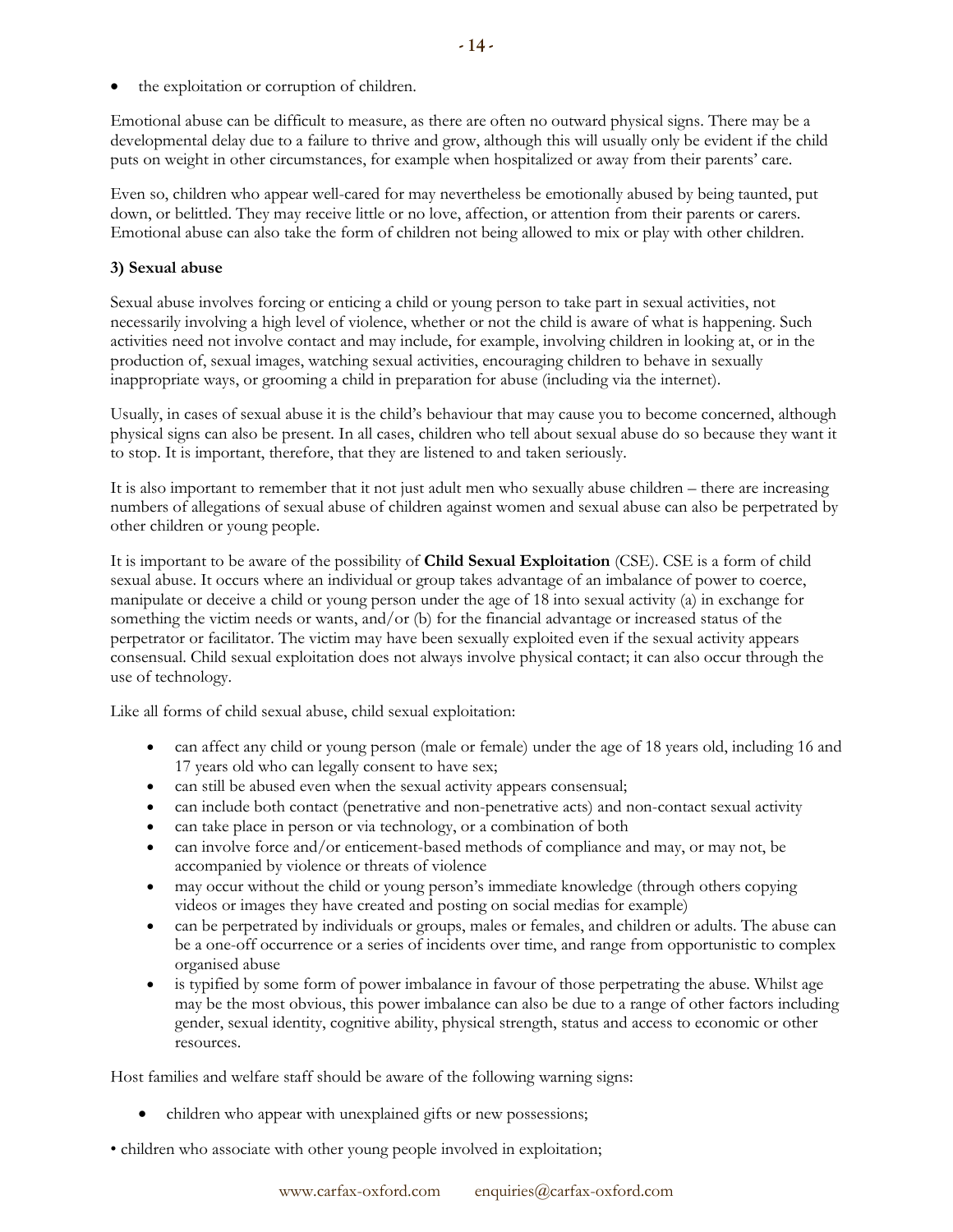- children who have older boyfriends or girlfriends;
- children who suffer from sexually transmitted infections or become pregnant;
- children who suffer from changes in emotional well-being;
- children who misuse drugs and alcohol;
- children who go missing for periods of time or regularly come home late; and
- children who regularly miss school or education or do not take part in education

Anyone who notices any of these warning signs should discuss their concerns with the DSL who then has a duty to report any reasonable suspicion to the Kingfisher Team on 01865 309106.

#### **4) Neglect**

Neglect is the persistent failure to meet a child's basic physical and/or psychological needs, likely to result in the serious impairment of the child's health or development.

Neglect may occur during pregnancy as a result of maternal substance abuse. Once a child is born, neglect may involve a parent or carer failing to:

- provide adequate food, clothing and shelter (including exclusion from home or abandonment);
- protect a child from physical and emotional harm or danger;
- ensure adequate supervision (including the use of inadequate care-givers);
- ensure access to appropriate medical care or treatment.
- unresponsiveness to a child's basic emotional needs.

Neglect can be a difficult form of abuse to recognise, yet can have some of the most lasting and damaging effects on children.

#### 5) **Forced marriage**

Forcing a person into a marriage is a crime in England and Wales. A forced marriage is one entered into without the full and free consent of one or both parties and where violence, threats or any other form of coercion is used to cause a person to enter into a marriage. Threats can be physical or emotional and psychological. A lack of full and free consent can be where a person does not consent or where they cannot consent (if they have learning disabilities, for example). Nevertheless, some communities use religion and culture as a way to coerce a person into marriage. Schools and colleges can play an important role in safeguarding children from forced marriage.

Contact the Forced Marriage Unit (FMU) if you are trying to stop a forced marriage or you need help leaving a marriage you have been forced into.

#### **Forced Marriage Unit**

[fmu@fco.gov.uk](mailto:fmu@fco.gov.uk) Telephone: 020 7008 0151 From overseas: +44 (0)20 7008 0151 Monday to Friday, 9am to 5pm Out of hours: 020 7008 1500 (ask for the Global Response Centre)

**Call 999 in an emergency.** A trained professional will give free advice on what to do next. They can help to find a safe place to stay and stop a UK visa if the person has been forced to sponsor someone.

#### **6) Child drug exploitation**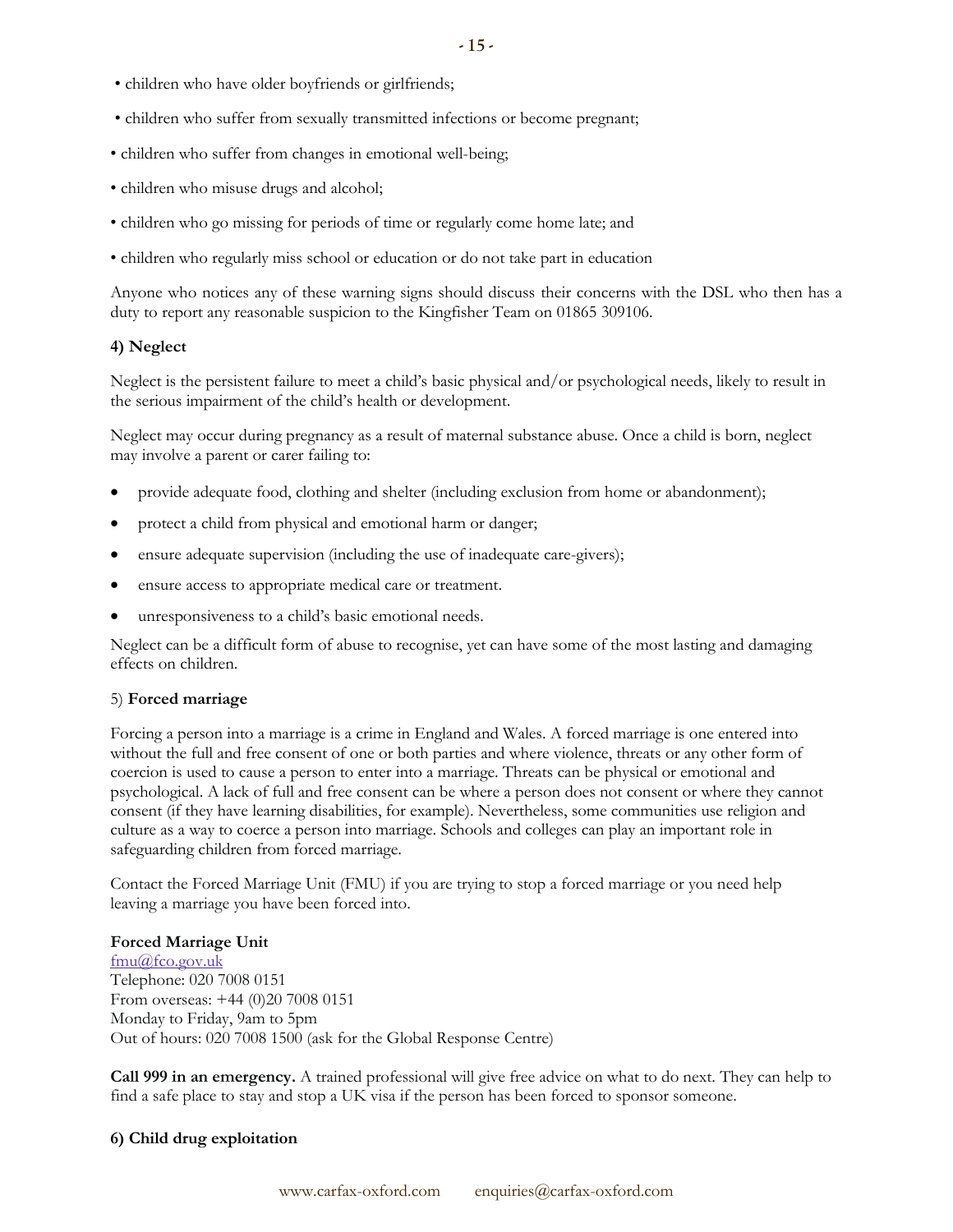County lines is the police term for urban gangs supplying drugs to suburban areas and market and coastal towns using dedicated mobile phone lines or "deal lines". It involves child criminal exploitation (CCE) as gangs use children and vulnerable people to move drugs and money. Gangs establish a base in the market location, typically by taking over the homes of local vulnerable adults by force or coercion in a practice referred to as 'cuckooing'. County lines is a major, cross-cutting issue involving drugs, violence, gangs, safeguarding, criminal and sexual exploitation, modern slavery, and missing persons; and the response to tackle it involves the police, the National Crime Agency, a wide range of Government departments, local government agencies and VCS (voluntary and community sector) organisations. County lines activity and the associated violence, drug dealing and exploitation has a devastating impact on young people, vulnerable adults and local communities.

Like other forms of abuse and exploitation, county lines exploitation:

• can affect any child or young person (male or female) under the age of 18 years;

• can affect any vulnerable adult over the age of 18 years; • can still be exploitation even if the activity appears consensual;

• can involve force and/or enticement-based methods of compliance and is often accompanied by violence or threats of violence;

• can be perpetrated by individuals or groups, males or females, and young people or adults; and

• is typified by some form of power imbalance in favour of those perpetrating the exploitation. Whilst age may be the most obvious, this power imbalance can also be due to a range of other factors including gender, cognitive ability, physical strength, status, and access to economic or other resources.

One of the key factors found in most cases of county lines exploitation is the presence of some form of exchange (e.g. carrying drugs in return for something). Where it is the victim who is offered, promised or given something they need or want, the exchange can include both tangible (such as money, drugs or clothes) and intangible rewards (such as status, protection or perceived friendship or affection). It is important to remember the unequal power dynamic within which this exchange occurs and to remember that the receipt of something by a young person or vulnerable adult does not make them any less of a victim. It is also important to note that the prevention of something negative can also fulfil the requirement for exchange, for example a young person who engages in county lines activity to stop someone carrying out a threat to harm his/her family.

The national picture on county lines continues to develop but there are recorded cases of:

• Children as young as 12 years old being exploited by gangs to courier drugs out of their local area; 15-16 years is the most common age range.

- Both males and females being exploited.
- White British children being targeted because gangs perceive they are more likely to evade police detection.
- The use of social media to make initial contact with children and young people.
- Class A drug users being targeted so that gangs can take over their homes (known as 'cuckooing').

We do know that county lines exploitation is widespread, with gangs from big cities including London, Manchester and Liverpool operating throughout England, Wales and Scotland. Gangs are known to target vulnerable children and adults; some of the factors that heighten a person's vulnerability include:

• Having prior experience of neglect, physical and/ or sexual abuse;

• Lack of a safe/stable home environment, now or in the past (domestic violence or parental substance misuse, mental health issues or criminality, for example);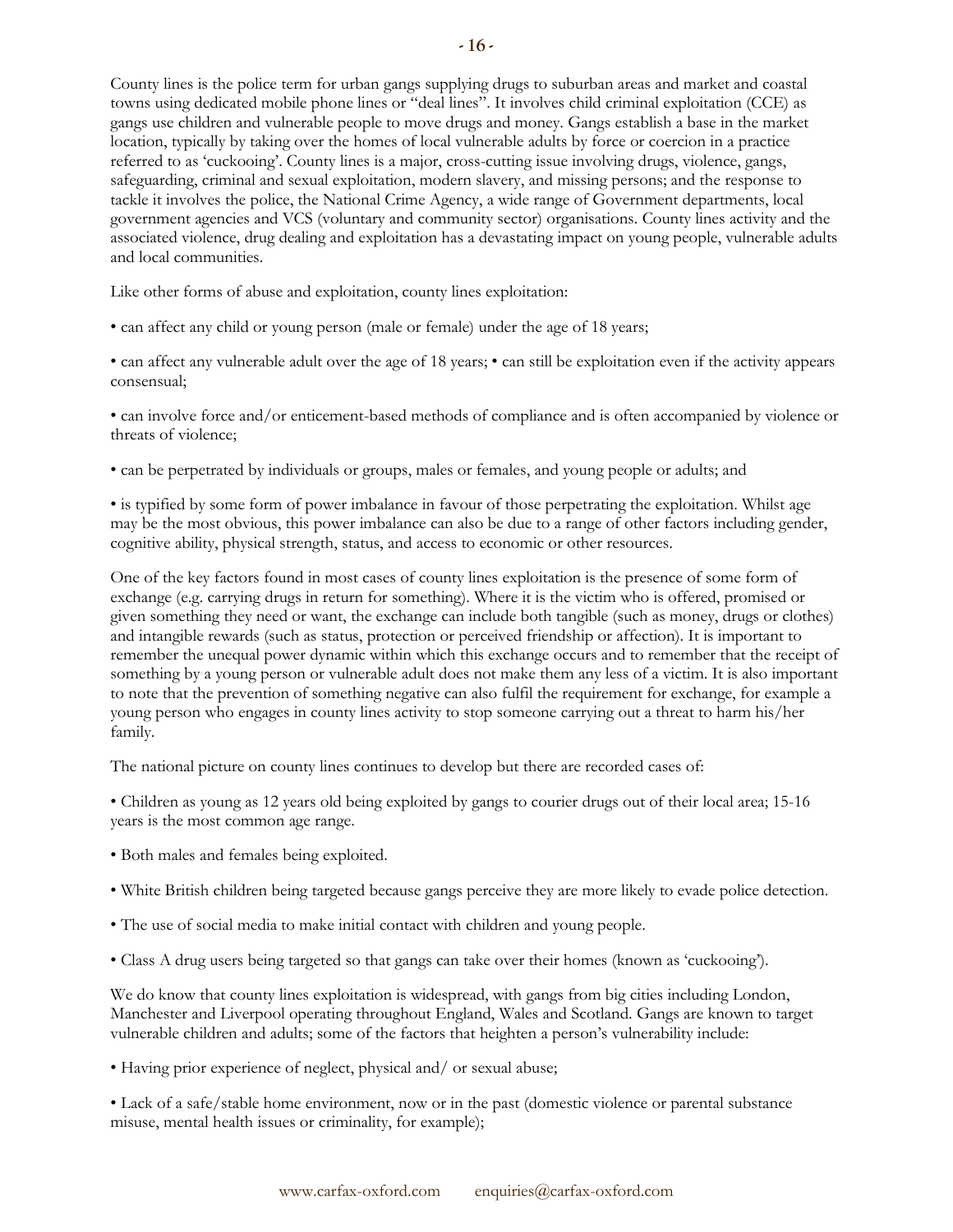- Social isolation or social difficulties;
- Economic vulnerability;
- Homelessness or insecure accommodation status;
- Connections with other people involved in gangs;
- Having a physical or learning disability;
- Having mental health or substance misuse issues;
- Being in care (particularly those in residential care and those with interrupted care histories).

A young person's involvement in county lines activity often leaves signs. A young person might exhibit some of these signs, either as a member or as an associate of a gang dealing drugs. Any sudden changes in a young person's lifestyle should be discussed with them. Some indicators of county lines involvement and exploitation are listed below, with those at the top of particular concern:

- Persistently going missing from school or home and / or being found out-of-area;
- Unexplained acquisition of money, clothes, or mobile phones
- Excessive receipt of texts / phone calls
- Relationships with controlling / older individuals or groups
- Leaving home / care without explanation
- Suspicion of physical assault / unexplained injuries
- Parental concerns
- Carrying weapons
- Significant decline in school results / performance
- Gang association or isolation from peers or social networks
- Self-harm or significant changes in emotional well-being

If you are concerned, please speak with the designated safeguarding lead as s/he has the responsibility for linking in with your local authority's social care services. If you are not satisfied with the local authority's response, you should follow up your concerns by discussing these with your safeguarding lead.

If you are worried that a vulnerable person is at immediate risk of harm you should also contact your local public protection or, in the case of a child, local children's protection officer.

If you are a first responder, you should also refer any young person you suspect of being a potential victim of trafficking to the National Referral Mechanism (NRM). NSPCC and Childline also offer sources of support for young people. Mind is a source of help for those suffering with mental health issues.

If you believe a person is in immediate risk of harm, you should contact the police.

# **7) Anti-modern slavery**

Modern slavery is a complex crime that takes a number of different forms. It encompasses slavery, servitude, forced and compulsory labour and human trafficking. Traffickers and slave drivers coerce, deceive and force individuals against their will into a life of abuse, servitude and inhumane treatment. Victims may be sexually exploited, forced to work for little or no pay or forced to commit criminal activities against their will. Victims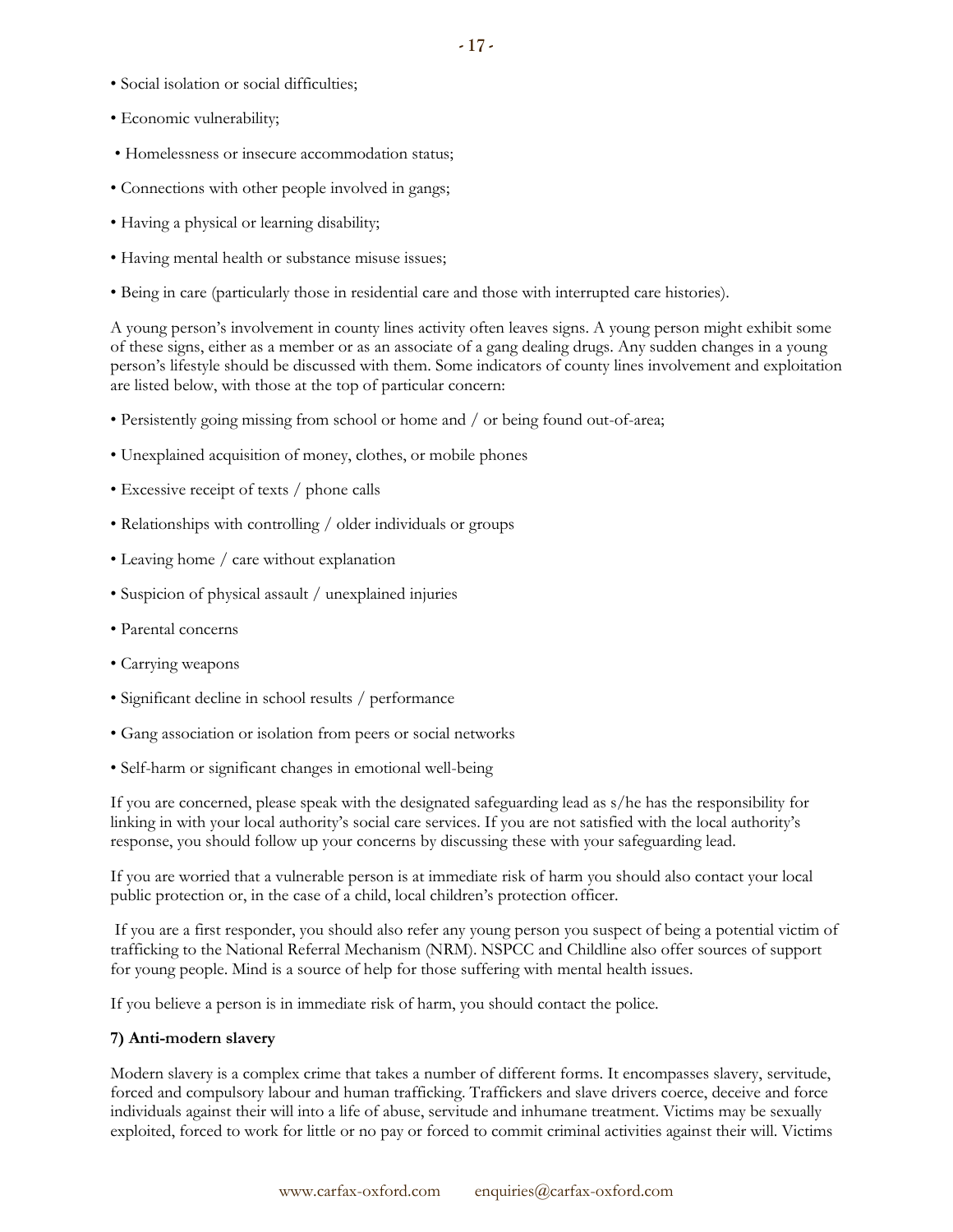are often pressured into debt bondage and are likely to be fearful of those who exploit them, who will often threaten and abuse victims and their families. All of these factors make it very difficult for victims to escape.

# **8) Honour Based Violence**

So-called 'honour-based' violence (HBV) encompasses crimes which have been committed to protect or defend the honour of the family and/or the community, including Female Genital Mutilation (FGM), forced marriage, and practices such as breast ironing. All forms of so called HBV are abuse (regardless of the motivation) and should be handled and escalated as such. If in any doubt, staff should speak to the designated safeguarding lead. Professionals in all agencies, and individuals and groups in relevant communities, need to be alert to the possibility of a child being at risk of HBV, or already having suffered HBV.

# *FGM*

All staff and host families should be aware of the range of potential indicators that a child may be at risk of HBV:

a female child is born to a woman who has undergone FGM;

• a female child has an older sibling or cousin who has undergone FGM;

• a female child's father comes from a community known to practise FGM;

• the family indicate that there are strong levels of influence held by elders and/or elders are involved in bringing up female children;

- a woman/family believe FGM is integral to cultural or religious identity;
- a girl/family has limited level of integration within UK community;

• parents have limited access to information about FGM and do not know about the harmful effects of FGM or UK law;

• a girl confides to a professional that she is to have a 'special procedure' or to attend a special occasion to 'become a woman';

• a girl talks about a long holiday to her country of origin or another country where the practice is prevalent (see Section 2.3 for the nationalities that traditionally practise FGM);

- parents state that they or a relative will take the girl out of the country for a prolonged period;
- a parent or family member expresses concern that FGM may be carried out on the girl;
- a family is not engaging with professionals (health, education or other);
- a family is already known to social care in relation to other safeguarding issues;

• a girl requests help from a tutor or another adult because she is aware or suspects that she is at immediate risk of FGM;

• a girl talks about FGM in conversation, for example, a girl may tell other children about it (see Annex G for commonly used terms in different languages) – it is important to take into account the context of the discussion;

• a girl from a practising community is withdrawn from Personal, Social, Health and Economic (PSHE) education or its equivalent;

- a girl is unexpectedly absent from school;
- sections are missing from a girl's Red book; and/or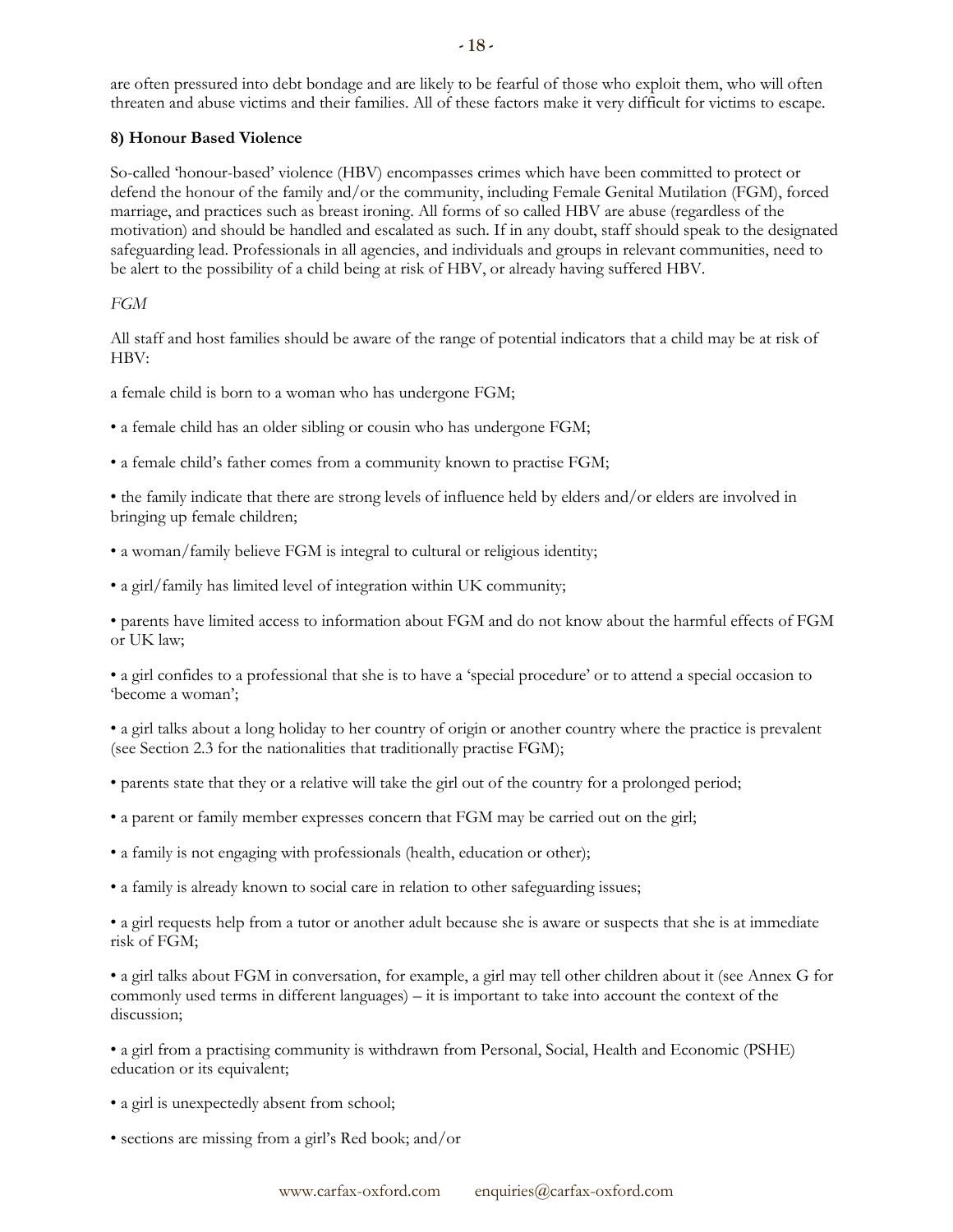• a girl has attended a travel clinic or equivalent for vaccinations / anti-malarials

a girl or woman asks for help;

• a girl or woman confides in a professional that FGM has taken place;

• a mother/family member discloses that female child has had FGM;

- a family/child is already known to social services in relation to other safeguarding issues;
- a girl or woman has difficulty walking, sitting or standing or looks uncomfortable;
- a girl or woman finds it hard to sit still for long periods of time, and this was not a problem previously;
- a girl or woman spends longer than normal in the bathroom or toilet due to difficulties urinating;

• a girl spends long periods of time away from a classroom during the day with bladder or menstrual problems;

• a girl or woman has frequent urinary, menstrual or stomach problems;

• a girl avoids physical exercise or requires to be excused from physical education (PE) lessons without a GP's letter;

• there are prolonged or repeated absences from school or college

• increased emotional and psychological needs, for example withdrawal or depression, or significant change in behaviour;

- a girl or woman is reluctant to undergo any medical examinations;
- a girl or woman asks for help, but is not be explicit about the problem; and/or
- a girl talks about pain or discomfort between her legs.

#### *Reporting Duties:*

Staff are responsible for reporting any instances of FGM or risk of FGM.

If they believe the child is at risk staff should follow College procedure and speak to the DSL who will report it to MASH.

If the child is at immediate risk of harm they should call 101 or 999, depending on the level of risk.

Where FGM has taken place, all staff should report the incident directly to the police on 101.

#### **9) Peer on Peer Abuse**

Children can abuse other children. This is generally referred to as peer on peer abuse and can take many forms. This can include (but is not limited to) bullying (including cyberbullying); sexual violence and sexual harassment; physical abuse such as hitting, kicking, shaking, biting, hair pulling, or otherwise causing physical harm; sexting and initiating/hazing type violence and rituals. Sexual violence and sexual harassment between children in schools and colleges Context Sexual violence and sexual harassment can occur between two children of any age and sex. It can also occur through a group of children sexually assaulting or sexually harassing a single child or group of children.

Children who are victims of sexual violence and sexual harassment will likely find the experience stressful and distressing. This will, in all likelihood, adversely affect their educational attainment. Sexual violence and sexual harassment exist on a continuum and may overlap, they can occur online and offline (both physical and verbal) and are never acceptable. It is important that all victims are taken seriously and offered appropriate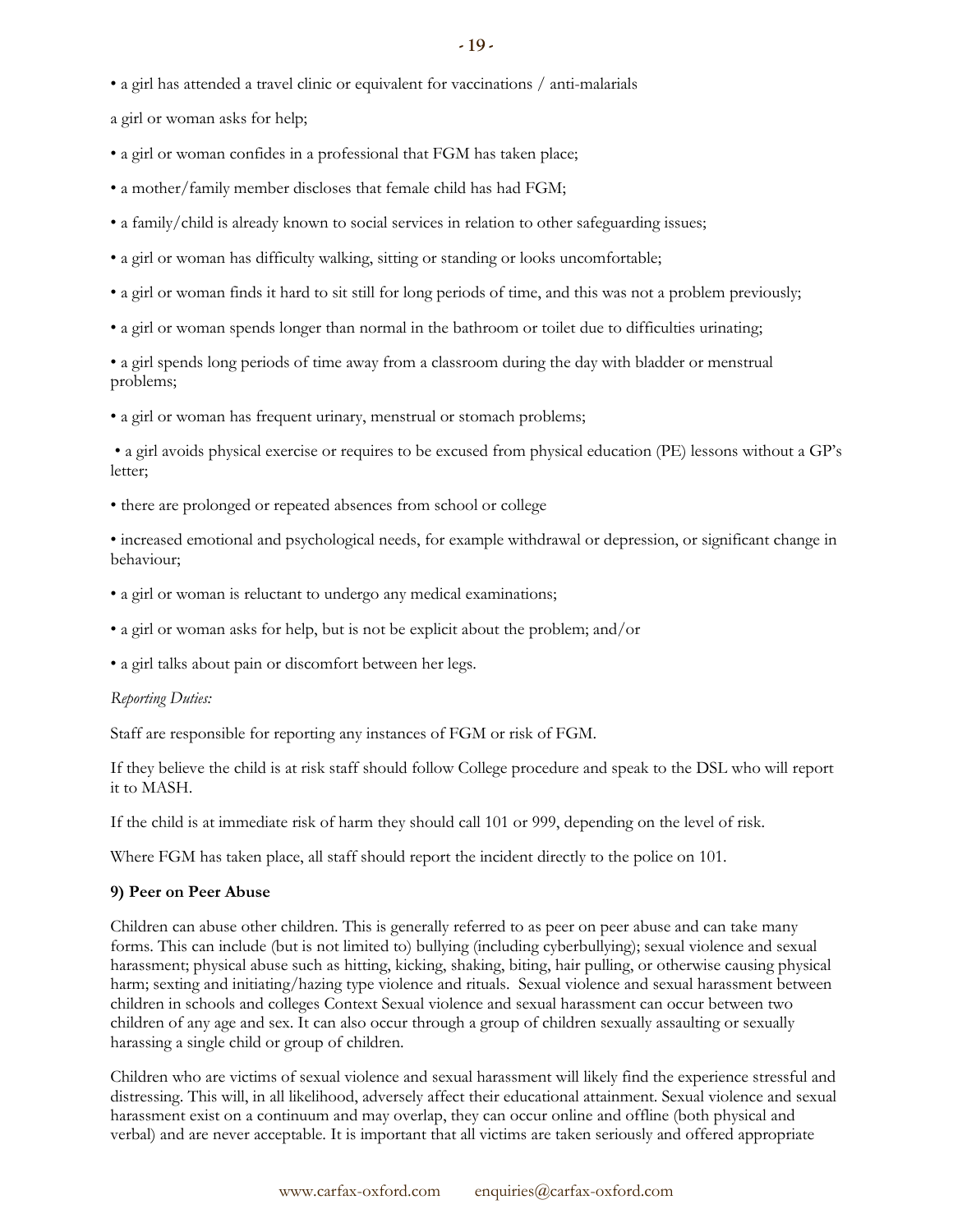support. Staff should be aware that some groups are potentially more at risk. Evidence shows girls, children with SEND and LGBT children are at greater risk.

Staff should be aware of the importance of:

• making clear that sexual violence and sexual harassment is not acceptable, will never be tolerated and is not an inevitable part of growing up;

• not tolerating or dismissing sexual violence or sexual harassment as "banter", "part of growing up", "just having a laugh" or "boys being boys"; and

• challenging behaviours (potentially criminal in nature), such as grabbing bottoms, breasts and genitalia, flicking bras and lifting up skirts.

Dismissing or tolerating such behaviours risks normalising them.

#### *Sexual violence*

It is important that school and college staff are aware of sexual violence and the fact children can, and sometimes do, abuse their peers in this way. When referring to sexual violence we are referring to sexual offences under the Sexual Offences Act 200318 as described below: Rape: A person (A) commits an offence of rape if: he intentionally penetrates the vagina, anus or mouth of another person (B) with his penis, B does not consent to the penetration and A does not reasonably believe that B consents. Assault by Penetration: A person (A) commits an offence if: s/he intentionally penetrates the vagina or anus of another person (B) with a part of her/his body or anything else, the penetration is sexual, B does not consent to the penetration and A does not reasonably believe that B consents. Sexual Assault: A person (A) commits an offence of sexual assault if: s/he intentionally touches another person (B), the touching is sexual, B does not consent to the touching and A does not reasonably believe that B consents.

#### *Sexual harassment*

When referring to sexual harassment we mean 'unwanted conduct of a sexual nature' that can occur online and offline. When we reference sexual harassment, we do so in the context of child on child sexual harassment. Sexual harassment is likely to: violate a child's dignity, and/or make them feel intimidated, degraded or humiliated and/or create a hostile, offensive or sexualised environment. Whilst not intended to be an exhaustive list, sexual harassment can include: • sexual comments, such as: telling sexual stories, making lewd comments, making sexual remarks about clothes and appearance and calling someone sexualised names; • sexual "jokes" or taunting; • physical behaviour, such as: deliberately brushing against someone, interfering with someone's clothes (schools and colleges should be considering when any of this crosses a line into sexual violence - it is important to talk to and consider the experience of the victim) and displaying pictures, photos or drawings of a sexual nature; and • online sexual harassment. This may be standalone, or part of a wider pattern of sexual harassment and/or sexual violence.

#### It may include:

• non-consensual sharing of sexual images and videos; • sexualised online bullying; • unwanted sexual comments and messages, including, on social media; and • sexual exploitation; coercion and threats The response to a report of sexual violence or sexual harassment The initial response to a report from a child is important. It is essential that all victims are reassured that they are being taken seriously and that they will be supported and kept safe. A victim should never be given the impression that they are creating a problem by

#### **10) Homelessness**

Being homeless or being at risk of becoming homeless presents a real risk to a child's welfare. In Oxfordshire, rough sleeping can be reported to:

OxSPOT on 01865 243229 or via email [Outreach.Oxford@mungos.org.](mailto:Outreach.Oxford@mungos.org)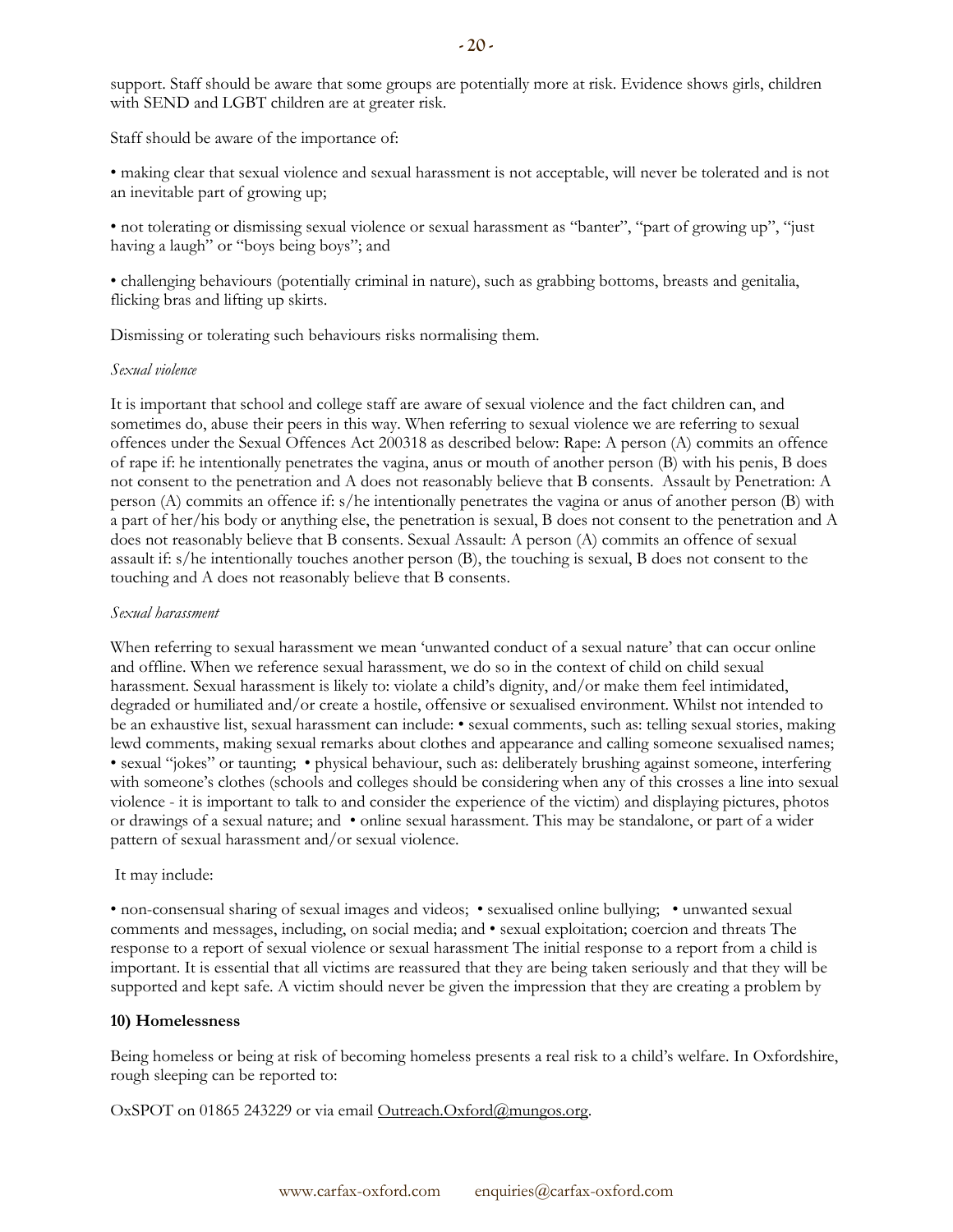The Homelessness Reduction Act 2017 places a new legal duty on English councils so that everyone who is homeless or at risk of homelessness will have access to meaningful help including an assessment of their needs and circumstances, the development of a personalised housing plan, and work to help them retain their accommodation or find a new place to live.

In most cases school and college staff will be considering homelessness in the context of children who live with their families, and intervention will be on that basis. However, it should also be recognised in some cases 16 and 17 year olds could be living independently from their parents or guardians, for example through their exclusion from the family home, and will require a different level of intervention and support. Children's services will be the lead agency for these young people and the designated safeguarding lead (or a deputy) should ensure appropriate referrals are made based on the child's circumstances. The department and the Ministry of Housing, Communities and Local Government have published joint statutory guidance on the provision of accommodation for 16 and 17 year olds who may be homeless and/ or require accommodation.

### **11) Children missing from education**

All staff should be aware that children going missing, particularly repeatedly, can act as a vital warning sign of a range of safeguarding possibilities. This may include abuse and neglect, which may include sexual abuse or exploitation and child criminal exploitation. It may indicate mental health problems, risk of substance abuse, risk of travelling to conflict zones, risk of female genital mutilation or risk of forced marriage. Early intervention is necessary to identify the existence of any underlying safeguarding risk and to help prevent the risks of a child going missing in future. Staff should be aware of their school's or college's unauthorised absence and children missing from education procedures.

#### **12) Domestic abuse**

Exposure to domestic abuse and/or violence can have a serious, long lasting emotional and psychological impact on children. In some cases, a child may blame themselves for the abuse or may have had to leave the family home as a result. Domestic abuse affecting young people can also occur within their personal relationships, as well as in the context of their home life. Advice on identifying children who are affected by domestic abuse and how they can be helped is available at:

The cross-government definition of domestic violence and abuse is:

Any incident or pattern of incidents of controlling, coercive, threatening behaviour, violence or abuse between those aged 16 or over who are, or have been, intimate partners or family members regardless of gender or sexuality. The abuse can encompass, but is not limited to: • psychological; • physical; • sexual; • financial; and • emotional.

NSPCC- UK domestic-abuse Signs Symptoms Effects Refuge what is domestic violence/effects of domestic violence on children Safelives: young people and domestic abuse

**N.B.** These definitions and indicators are not meant to be definitive, but only serve as a guide to assist you. It is important, too, to remember that many children may exhibit some of these indicators at some time, and that the presence of one or more should not be taken as proof that abuse is occurring. There may well be other reasons for changes in behaviour such as a death or the birth of a new baby in the family or relationship problems between parents/carers. In assessing whether indicators are related to abuse or not, the authorities will always want to understand them in relation to the child's development and context.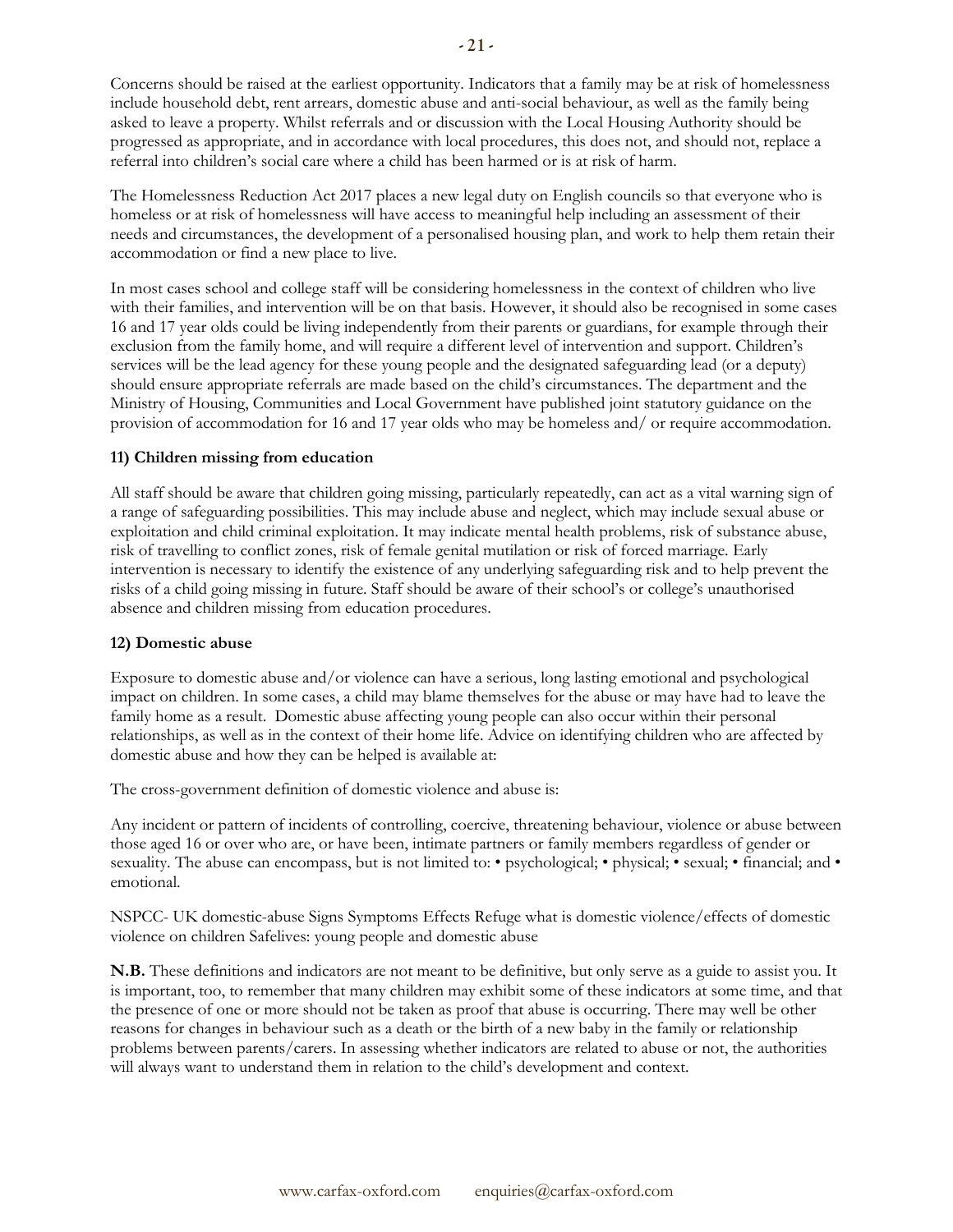# **APPENDIX B. THRESHOLD OF NEEDS MATRIX**

The assessment triangle below explains different areas which are important to children's development and well-being. If there is a concern in any of these areas, this should be reported to the Designated Safeguarding Lead. Children's needs should be assessed in the three domains: child's developmental needs, parental capacity, family and environmental factors.

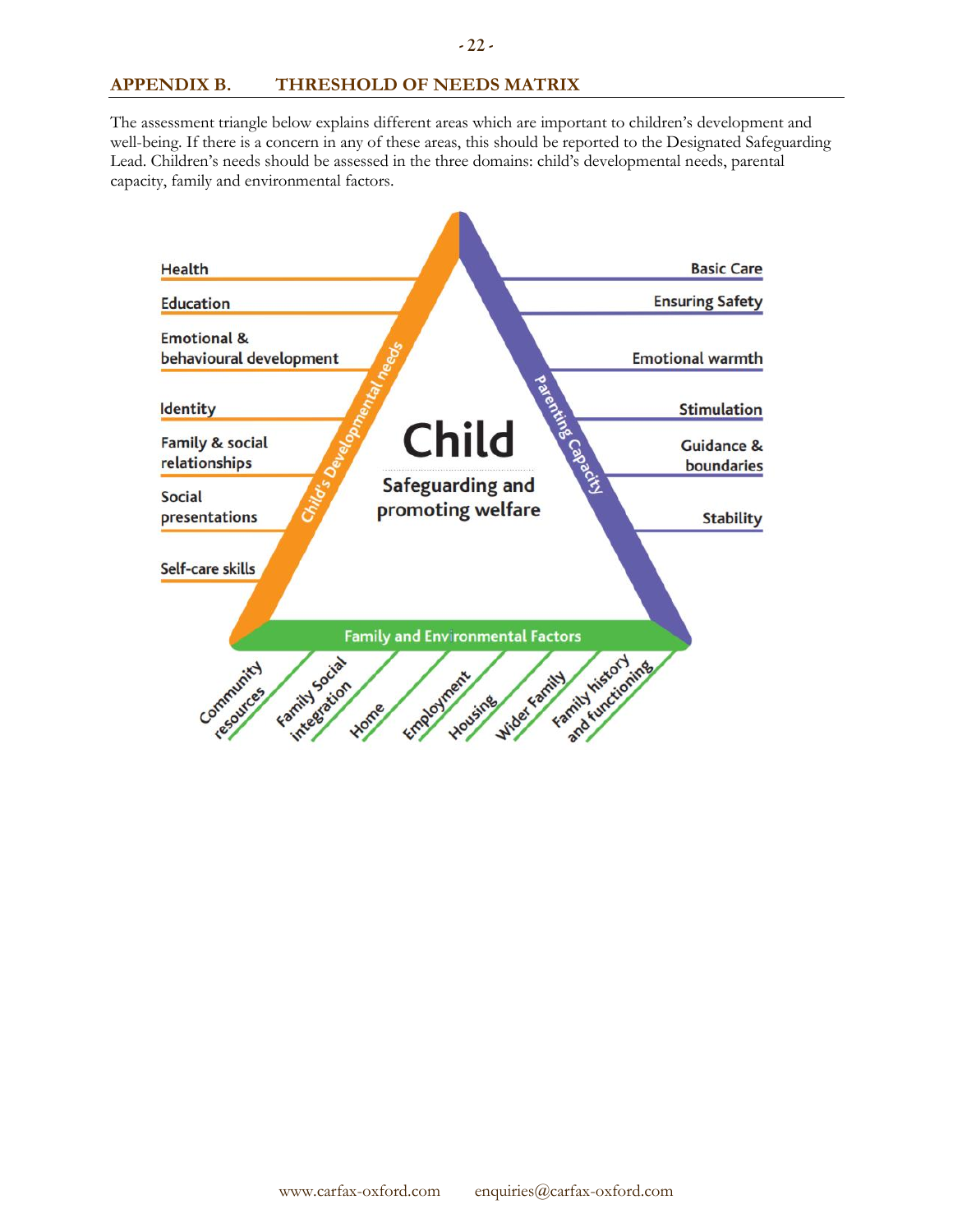This section provides guidance on record keeping, to enable the designated member of staff with a responsibility for child protection to ensure that all child protection information and concerns are kept in an appropriate and useful manner.

Deficiencies in record keeping have been identified by several child death enquiries as a problem area that requires attention from all agencies.

### **1. What kind of information should be recorded?**

Any member of staff who has a concern about a child should email the DSL. The email should be saved in Sharepoint in the pupil's secure welfare folder.

Notes must be made as soon as possible and certainly within 24 hours of the incident giving rise to the concern. (This is important, in case the note is needed for submission to court). Notes do not have to be officially (or beautifully!) presented. The important thing is that they are:

- Factual
- Using a child's own words where possible
- A record of what you saw and heard

Professional opinions are acceptable but only if you state the facts or observations upon which your opinion is based.

If a referral is made then a written record of all concerns held should be sent and a copy of the referral should be kept by the school.

A record should be made of any information, including hearsay and 'nagging doubts', which give you cause for concern about a child. Much of this information may not appear to be very significant on its own, but it could contribute to a 'jigsaw' picture of abuse that should not be ignored. Remember no concern is too small.

Sometimes, things which seem to be insignificant or trivial at the time turn out to be vital pieces of information later.

If there has been no specific incident or information, make a written note. Try to identify what is really making you feel worried. Record these concerns on the same record of concern form for your records.

It is crucial that actions and outcomes are recorded on these forms, including any consultation that has been carried out with any other professionals.

# **2. How should notes and reports be made?**

It is impossible to say, at the time of making a child protection note, who will eventually have access to it, or when. It may be consulted months or even years after it was written. Always bear in mind that someone who is a complete stranger to you and your school may need to read your record at some stage in the future.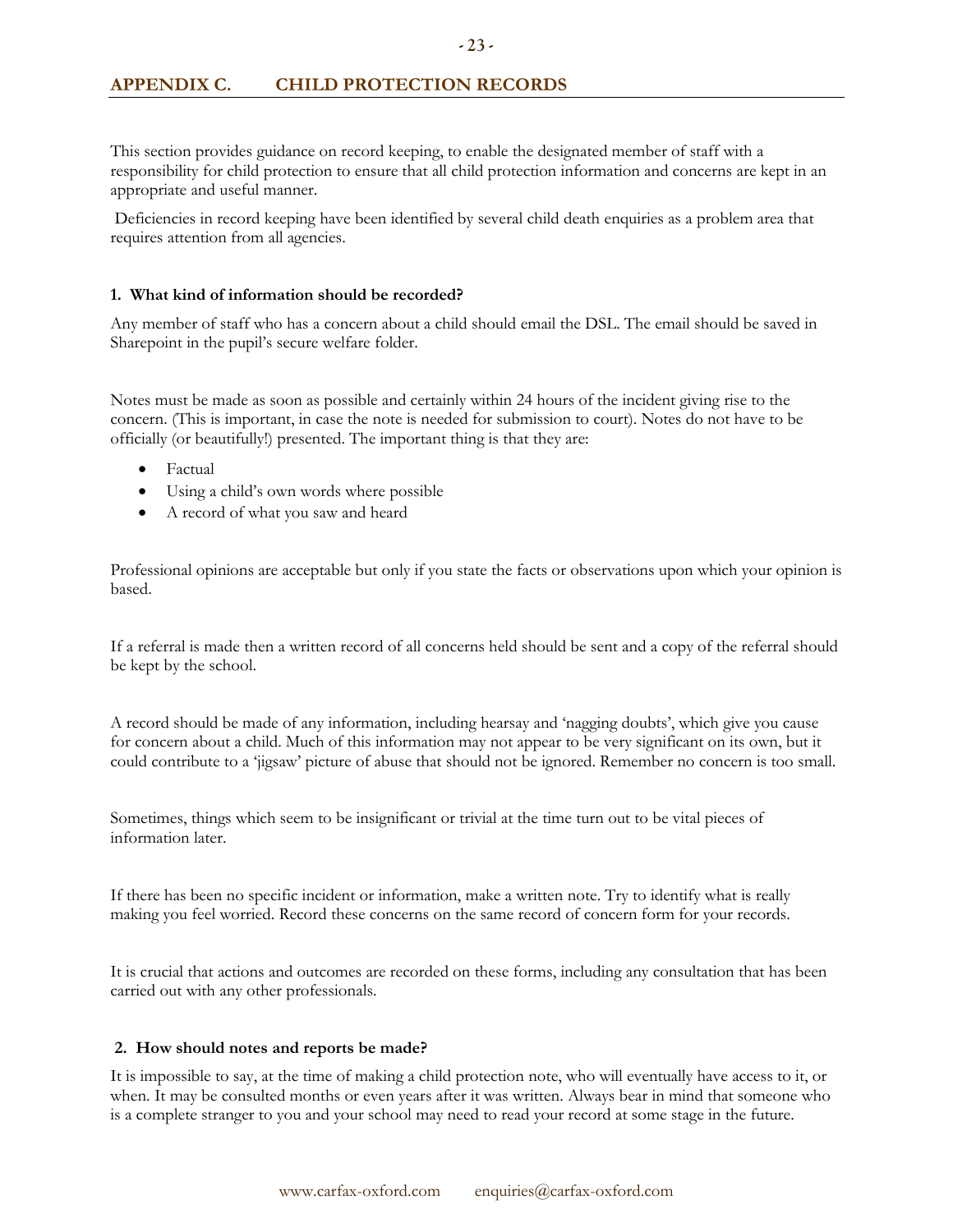Ideally, logs of incidents should be typed. If hand-written, notes should be clearly legible and written in ink. All notes and reports must contain the following:

- Date of the incident
- Date and time of the record being made
- Name and date of birth of the child(ren) concerned
- A factual account of what happened, and the location where the incident took place (keeping it in the child's words)
- A note of any other people involved e.g. as witnesses
- Questions that the adult asked (remember do not ask leading questions)
- Action taken, and any future plans e.g. monitor and review
- Any other agencies informed: o Names, o Dates, o Times of anyone spoken to.
- Printed name of the person making the record
- Job title of the person making the record
- Signature (print name alongside)

The source of the information should be identified e.g. "Zach, the lunch supervisor, informed me that…' Or 'I saw John in the common room at break time….'

Information should be factual or based on fact. Record what you saw, heard etc. and try not to be vague or woolly (e.g. 'Jenny was crying and rocking' rather than 'Jenny was upset')

Opinion is acceptable provided that you can give some justification for holding it (e.g. 'Sam ran and hid under the table when his mother arrived to take him home and clung to me when I tried to get him out. He appeared to be frightened.')

Make a note of what you have done with the information (e.g. 'I consulted the Principal and she said she would…')

Try to avoid specialist jargon (e.g. 'he is SAP') which someone from another agency would not necessarily understand, but write the information in full (School Action Plus)

Records and Reports for Child Protection Conferences

Reports prepared for Child Protection Conferences should focus on the child's:

- Educational Progress and Achievements
- Attendance
- Behaviour
- Participation
- Relationships with other children and young people
- Appearance, (where appropriate)
- Interaction with other children and adults

If relevant, reports should include what is known about the child's relationships with his or her family and the family structure. Reports should be objective and based on evidence. They should distinguish between fact, observation, allegation and opinion.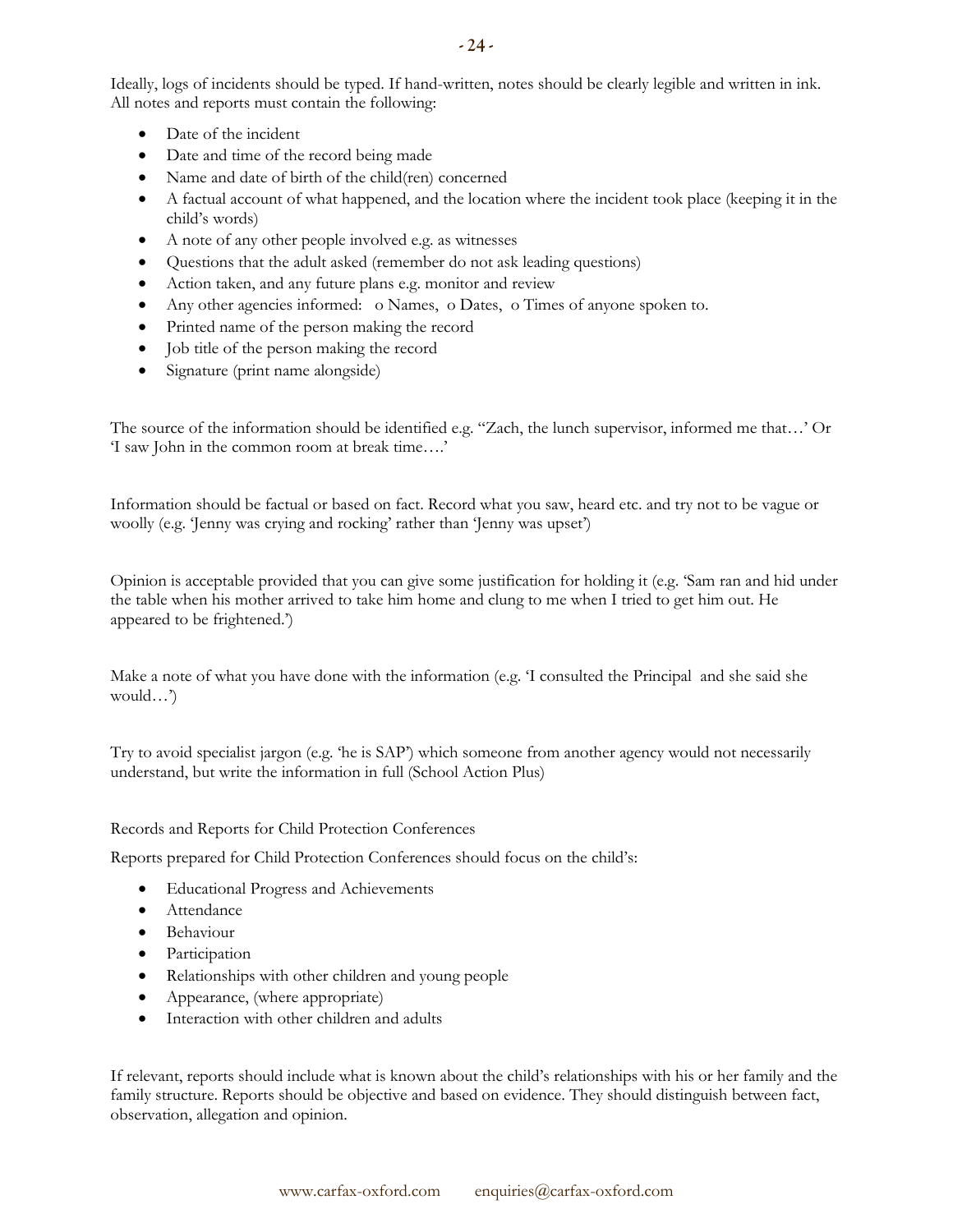### **3. Who should have access to child protection information?**

Access to the information on file should be on a need-to-know basis among the staff. This can only be decided on a case-by-case basis. The confidentiality of the child and family should be respected as far as possible, but the welfare of the child is paramount. It would be unlikely that every member of staff would need to know the details of a case. Generally speaking, the closer the day-to-day contact with the child, the more likely the need to know an outline of the case. The school report to the child protection conference should be shared with the parent(s) before the conference takes pace. All information must be shared with Social Worker and/or Police and Health, as appropriate, where there is concern that a child is at risk of significant harm.

### **4. What should happen to the information when a child leaves the school/ How long should information be kept?**

If the child is moving to another school, the complete child protection file should be sent, under separate cover from the regular school file. It should be marked 'Confidential, Addressee Only', and should go to the Head Teacher or designated safeguarding lead of the receiving school. Where a pupil of 16+ years is taking up a college place, the file should be sent to the designated safeguarding lead for the receiving college or further education establishment. All relevant information including nagging doubts should be shared.

Where a pupil leaves with no FE place identified, the file should be retained at the school until the child's 24th birthday. There is no need to keep a copy of material sent to a new school unless, at the discretion of the designated person, there are exceptional reasons for doing so.

The following form, copies onto school headed paper can be used to prove that a CP file has been passed on and accepted by the new setting:

School name:

Child's name:

Date:

Person transferring file:

By signing this form, I am confirming that I have received the safeguarding/CP file for the above-named person who is now on role at our setting.

Print name: Signature:

Copies of child protection information should be kept by the final school placement until the child's date of birth + 25 years.

Information of a child protection nature relating to an allegation against a member of staff, including where the allegation is unfounded, should be kept on a confidential file until the person's normal retirement age or 10 years from the date of the allegation, if that is longer.

# **5. Sharing Information with other Schools/Agencies.**

Conversations between designated personnel at different schools (e.g. sharing concerns or asking for information about sibling groups) are perfectly acceptable. Where possible, consent from parents should be sought before a conversation takes place. Any relevant child protection information coming to light should be carefully logged.